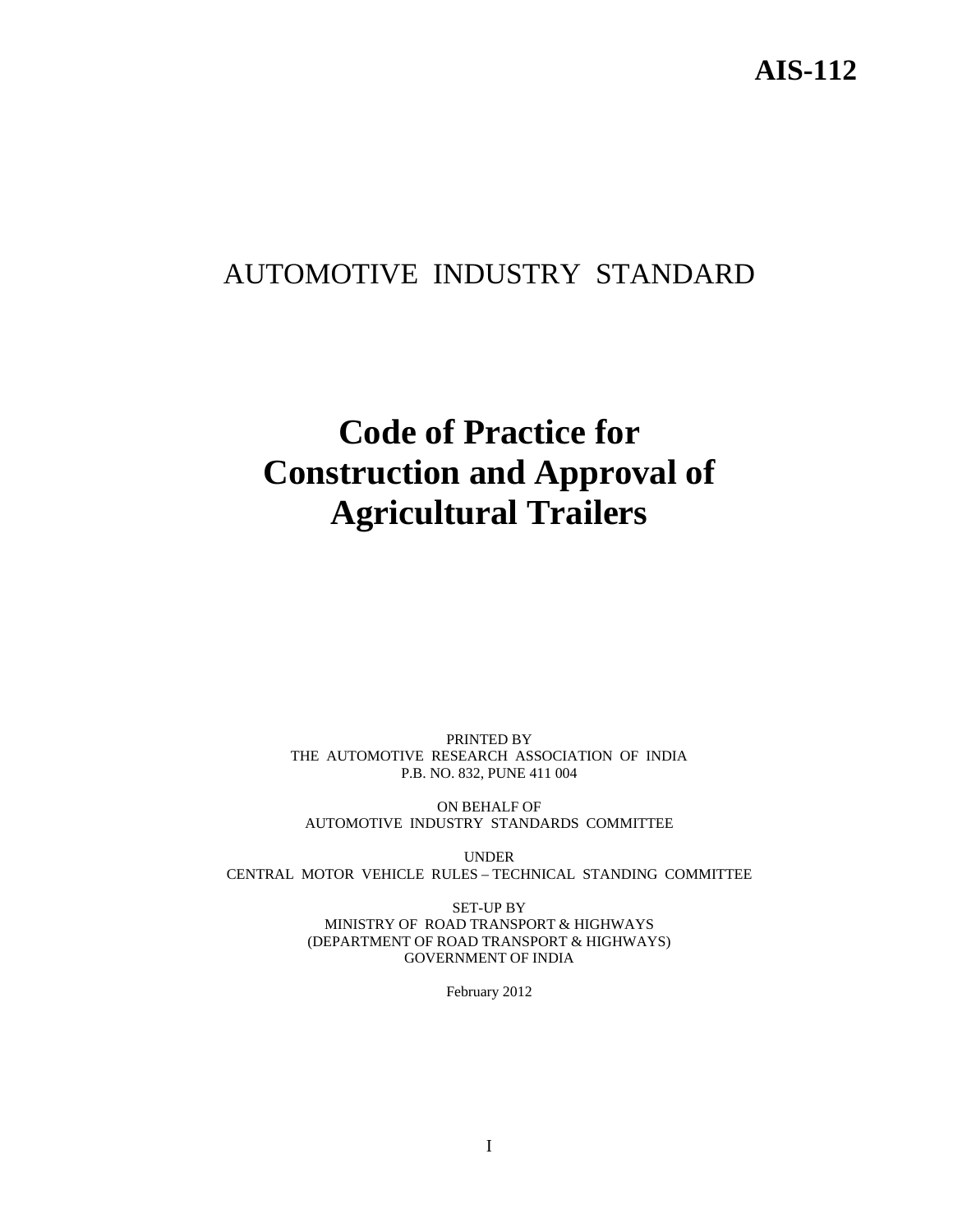| Sr.<br>No. | Corrigenda.             | Amendment | <b>Revision</b> | <b>Date</b> | <b>Remark</b> | Misc. |
|------------|-------------------------|-----------|-----------------|-------------|---------------|-------|
|            |                         |           |                 |             |               |       |
|            |                         |           |                 |             |               |       |
|            |                         |           |                 |             |               |       |
|            |                         |           |                 |             |               |       |
|            |                         |           |                 |             |               |       |
|            |                         |           |                 |             |               |       |
|            |                         |           |                 |             |               |       |
|            |                         |           |                 |             |               |       |
|            |                         |           |                 |             |               |       |
|            |                         |           |                 |             |               |       |
|            |                         |           |                 |             |               |       |
|            |                         |           |                 |             |               |       |
|            | <b>General remarks:</b> |           |                 |             |               |       |

## **Status chart of the standard to be used by the purchaser for updating the record**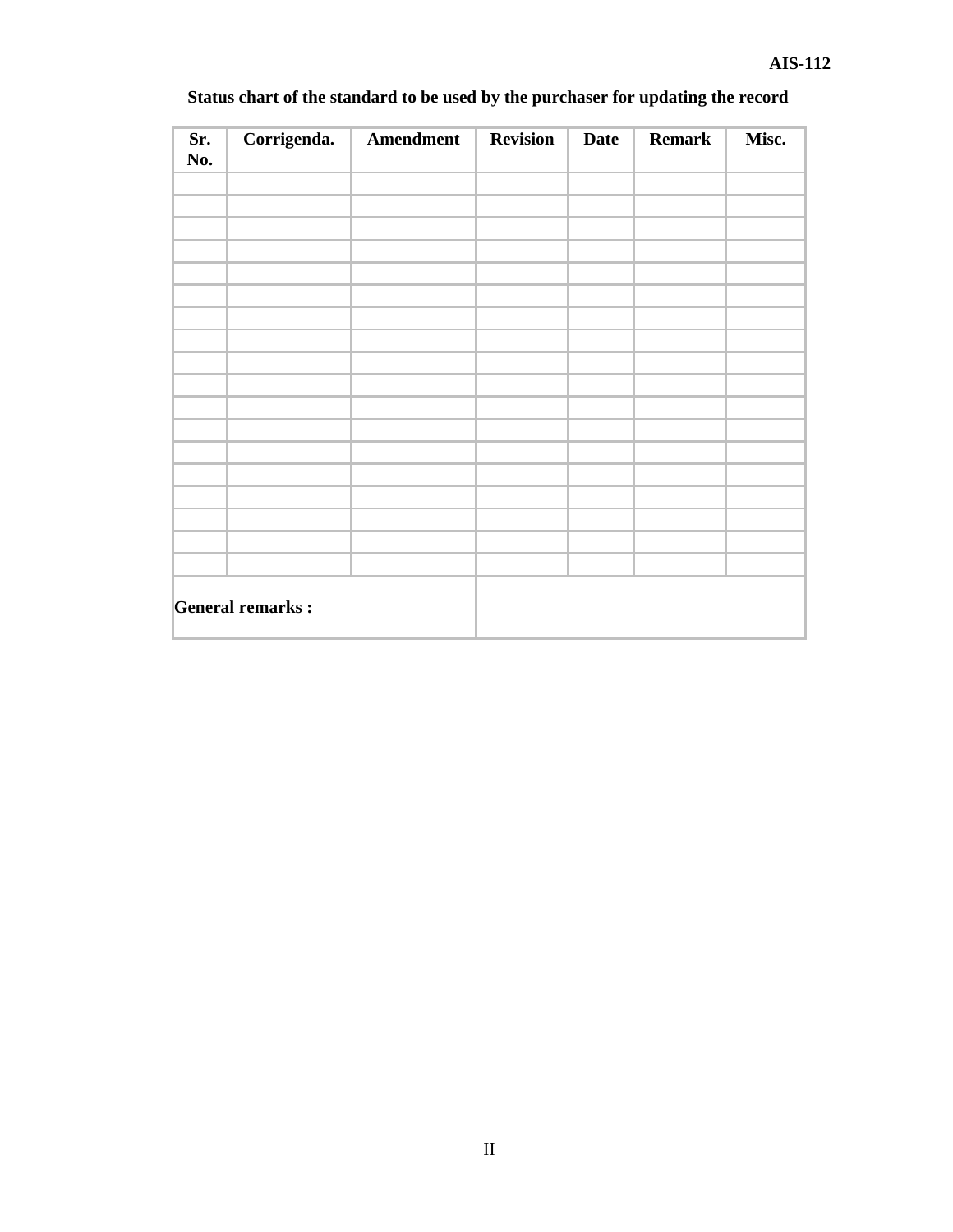#### **INTRODUCTION**

0.0 The Government of India felt the need for a permanent agency to expedite the publication of standards and development of test facilities in parallel when the work on the preparation of the standards is going on, as the development of improved safety critical parts can be undertaken only after the publication of the standard and commissioning of test facilities. To this end, the erstwhile Ministry of Surface Transport (MOST) has constituted a permanent Automotive Industry Standards Committee (AISC) vide order No. RT-11028/11/97-MVL dated September 15, 1997. The standards prepared by AISC will be approved by the permanent CMVR Technical Standing Committee (CTSC). After approval, the Automotive Research Association of India, (ARAI), Pune, being the Secretariat of the AIS Committee, has published this standard. For better dissemination of this information ARAI may publish this document on their Web site.

Agricultural tractor-trailers are frequently used for transport of farm produce and ply on the roads having mixed traffic conditions. A large majority of trailers are constructed by units in semi-organized / unorganized manufacturers spread over the country. There is considerable scope to improve the designs of their products. Also, at present there is no procedure under CMVR for approval of agricultural trailers.

This "Code of Practice for Construction and Approval of Agricultural Trailers" is formulated aiming at mandating safety standards related to constructional and performance requirements of agricultural trailers and having uniform approval procedure for the same to ensure their safe operations on the road.

0.1 While preparing this standard considerable assistance is derived from following international and national standards:

| <b>EEC</b> Directive<br>2003/37/EC<br>(Repealing)<br>Directive 74/150)<br>Amended by<br>2005/67/EC | On type-approval of wheeled agricultural or<br>forestry tractors, their trailers and interchangeable<br>towed machinery, together with their systems,<br>components and separate technical units. |
|----------------------------------------------------------------------------------------------------|---------------------------------------------------------------------------------------------------------------------------------------------------------------------------------------------------|
| IS 8213:2000<br>(Third Revision)                                                                   | <b>Agricultural Tractor Trailer - Specification</b>                                                                                                                                               |

0.2 The AISC panel and Automotive Industry Standards Committee (AISC) responsible for preparation of this standard are given in Annex IV and Annex V respectively.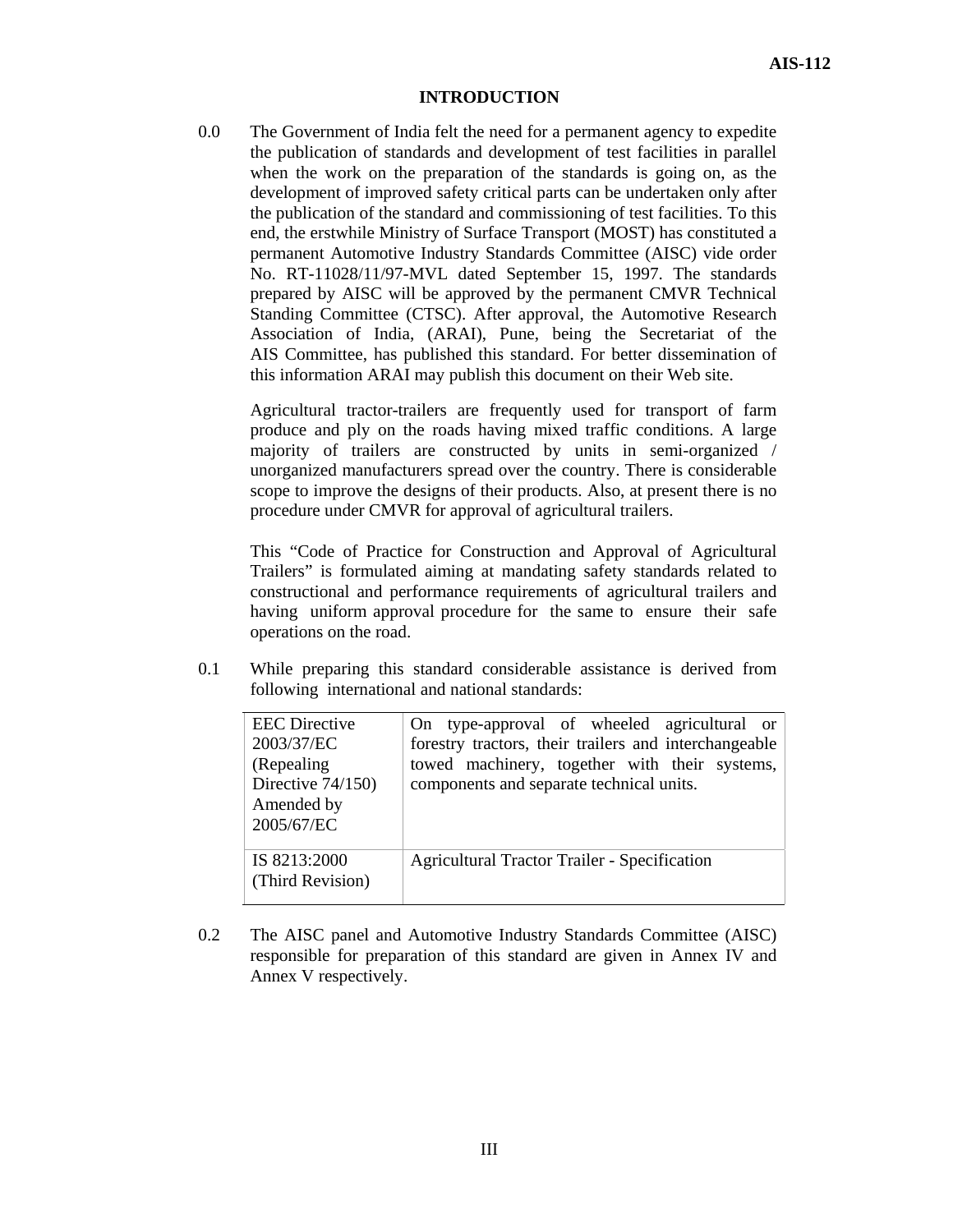| <b>Clause</b><br>No. | <b>Contents</b>                                                                                    | Page<br>No. |
|----------------------|----------------------------------------------------------------------------------------------------|-------------|
| $\theta$ .           | Scope                                                                                              | 1/22        |
| 1.                   | References                                                                                         | 1/22        |
| 2.                   | Definitions                                                                                        | 2/22        |
| 3.                   | General requirements                                                                               | 3/22        |
| $\overline{4}$ .     | Constructional requirements                                                                        | 5/22        |
| 5.                   | <b>Braking requirements</b>                                                                        | 6/22        |
| 6.                   | Other requirements                                                                                 | 6/22        |
| 7.                   | Marking                                                                                            | 10/22       |
| 8.                   | Type approval                                                                                      | 10/22       |
|                      | <b>List of Annexes</b>                                                                             |             |
| Annex I              | Technical specifications to be submitted by the agricultural<br>trailer manufacturer               | 11/22       |
| Annex II             | Guidelines for tests to be conducted for type approval of<br>agricultural trailer                  | 18/22       |
| Annex III            | Details of location of trailer identification number and<br>code for month and year of manufacture | 20/22       |
| Annex IV             | Composition of AISC panel on agricultural trailer code                                             | 21/22       |
| Annex V              | Committee<br>composition automotive industry<br>standards<br>committee                             | 22/22       |

### **Code of Practice for Construction and Approval of Agricultural Trailers**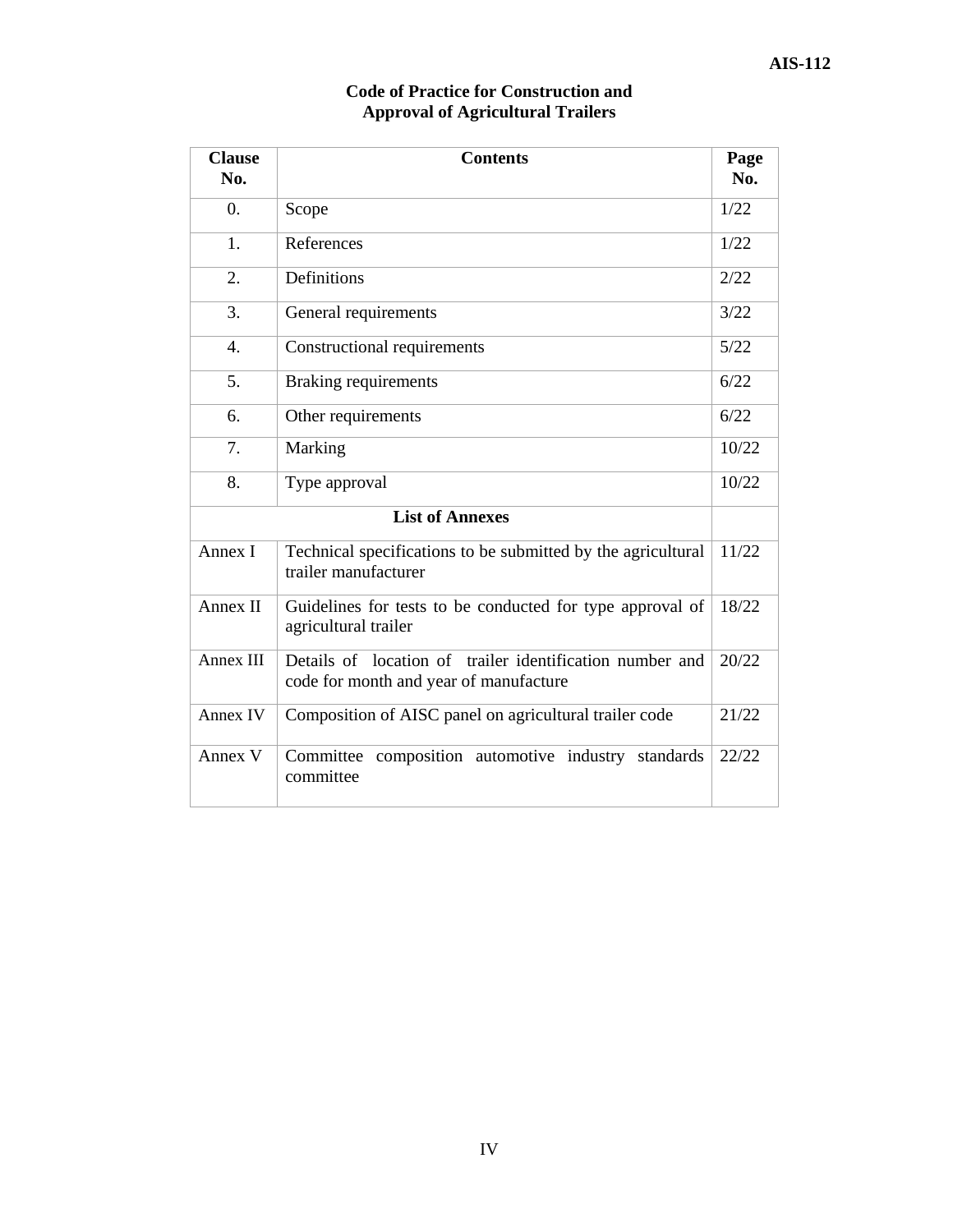## **Code of Practice for Construction and Approval of Agricultural Trailers**

## **0. SCOPE**

This standard lays down the requirements and procedure for type approval of agricultural trailers.

#### **1. REFERENCES**

The following standards contain provisions, which through reference in this text, constitute provisions of this standard.

| 1.1   | IS 11270:1985                            | Technical Requirements for Ring-type Hitches for<br><b>Agricultural Trailers</b>                                                                                         |
|-------|------------------------------------------|--------------------------------------------------------------------------------------------------------------------------------------------------------------------------|
| 1.2.  | IS 13154:1991                            | Automotive Vehicles - Tyres for Agricultural Tractors<br>Implements and Power Tillers - Specification                                                                    |
| 1.3.  | IS 10694:1988<br>(Part 6)                | General Requirements for Rims for Automotive<br>Vehicles - Part 6 : Rims for Agricultural Tractors,<br>Tillers and Implements                                            |
| 1.4.  | IS 8213:2000                             | <b>Agricultural Tractor Trailer - Specification</b>                                                                                                                      |
| 1.5.  | IS 1135:1995                             | Springs - Leaf Springs Assembly for Automobiles -<br>Specification                                                                                                       |
| 1.6.  | IS 12371:1988                            | Technical Requirements for Single Acting Telescopic<br>Tipping Cylinders for Agricultural Trailers                                                                       |
| 1.7.  | IS 14812: 2005                           | Automotive Vehicles - Rear Underrun Protective<br>Device - General Requirements                                                                                          |
| 1.8.  | IS 14682: 2004                           | Automotive<br>Vehicles<br>Lateral<br>Protection<br>$\overline{a}$<br>(Side Guards) - Technical Requirements                                                              |
| 1.9.  | IS 6283 (Part 1)<br>:2006                | Tractors and Machinery for Agriculture and Forestry,<br>Powered Lawn and Garden Equipment - Symbols for<br>Operator Controls and Other Displays Part 1 Common<br>Symbols |
| 1.10. | IS 14683:1999                            | Agricultural Tractors and Machinery - Lighting<br>Devices for travel on Public Roads                                                                                     |
| 1.11  | IS 9895:2004                             | Road Vehicles<br>for the Electrical<br>Connectors<br>$\omega_{\rm{max}}$<br>Connection of<br>Towing and Towed Vehicles<br>Definitions, Tests and Requirements            |
| 1.12. | 9942 : 1981<br>IS —<br>(reaffirmed 2002) | Specification for T-Sign Plate for Trailers                                                                                                                              |
| 1.13. | AIS-043: 2005                            | Recommendation of Braking System and Performance<br>requirements for the Combination of Agricultural<br><b>Tractor</b> and Trailer                                       |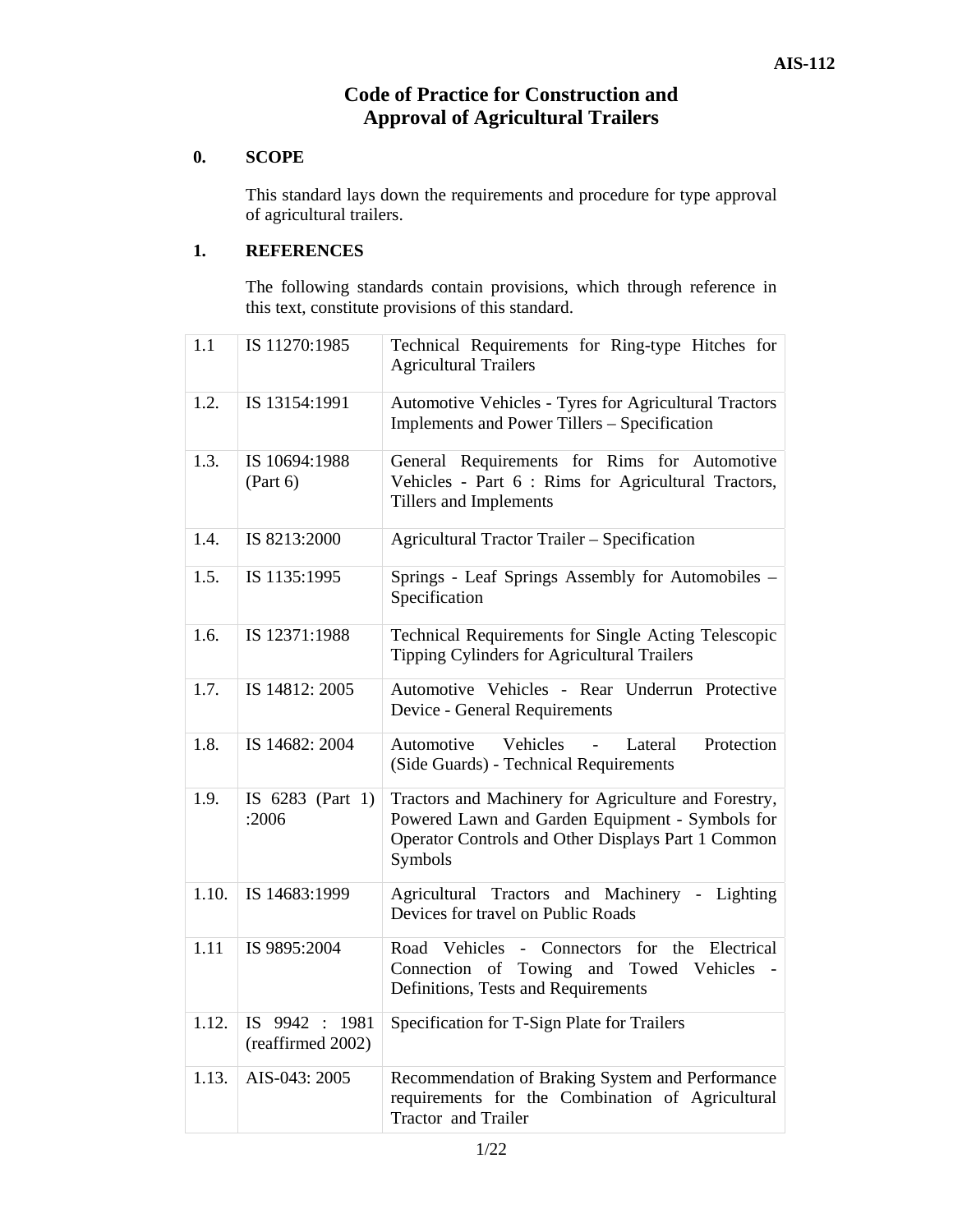| 1.14 | AIS-062:2004                   | Performance Requirements of Lighting<br>and<br><b>Light-signalling Devices for Agricultural Tractors</b>           |
|------|--------------------------------|--------------------------------------------------------------------------------------------------------------------|
|      | 1.15   AIS-057(Rev.1):<br>2010 | Provisions concerning the Approval of Retro-<br>Reflecting Devices for Power Driven Vehicles and<br>their Trailers |
|      | $1.16$   AIS-090               | Approval of Retro-Reflective Markings for Heavy<br>and Long Vehicles, their Trailers and Semi-trailers             |

## **2. DEFINITIONS**

- 2.1 **Agricultural Trailer**: A transport vehicle used for carrying agricultural and forestry produce or articles, and which according to its design is suited and intended for being coupled to an agricultural tractor.
- 2.2 **Agricultural Semi-Trailer**: An agricultural trailer which, while in use, transfers a part of its total load on the towing vehicle and carries the rest of the load in its axle(s).
- 2.3 **Agricultural Balanced Trailer** : An agricultural trailer whose total load is supported by its wheels when detached from the towing vehicle. This is a double or multiple axle trailers.
- 2.4 **Fixed Platform Trailer** : An agricultural trailer in which the platform is fixed with the chassis.
- 2.5 **Tipping-Platform Trailer** : An agricultural trailer in which the platform can be tilted.
- 2.6 **Trailer Braking Device** : A combination of parts whose function is to progressively reduce the speed of the trailer or to bring it to a halt or to keep it stationary, if already halted. The device may consist of control, transmission and brakes themselves.
- 2.7 **Service Braking System :** The primary braking system used for stopping and holding the tractors and trailers during normal driving.
- 2.8 **Parking Braking Device** : A system used to hold a stopped tractor and trailer in a stationary position on an incline of at least 7 degrees in the fully laden condition (GCW).
- 2.9 **Tow Eye** : The hitching point of the drawbar of trailer which is attached to the towing vehicle hitch point.
- 2.10 **Categories of Agricultural Trailers:** For the purpose of this standard Agricultural trailers can be classified into the following categories:

**Category R1** : Single axle trailer whose GVW does not exceed 3.0 tons.

**Category R2** : Single axle trailer whose GVW exceeds 3.0 tons and does not exceed 6 tons.

**Category R3** : Any double axle trailer whose GVW does not exceed 10 tons.

**Category R4** : Any double axle or multi axle trailer whose GVW exceeds 10 tons.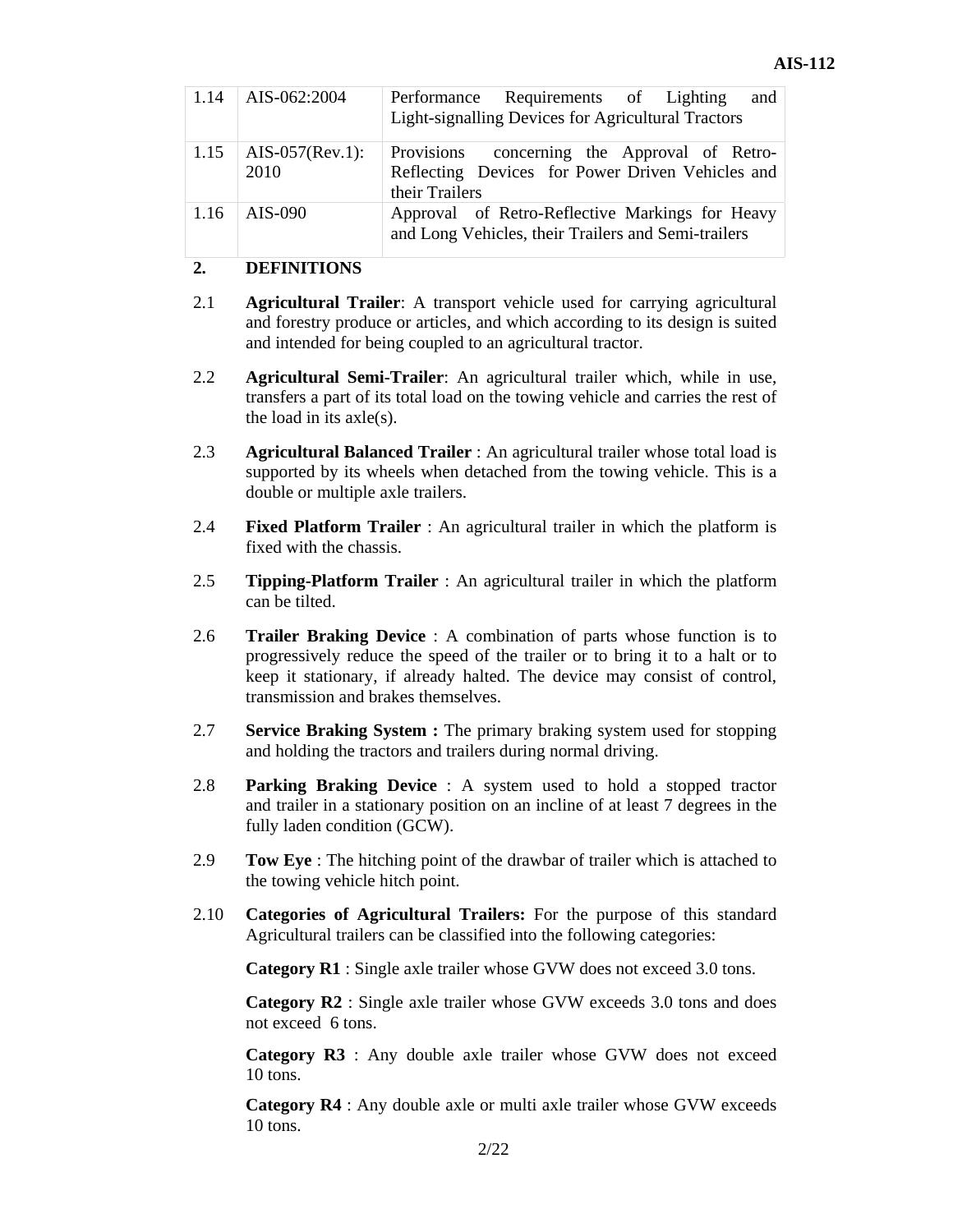#### **3. GENERAL REQUIREMENTS**

- 3.1 The overall width of the trailer (see Dimension 'A' in Fig. 1 and Fig. 2) measured between the extreme points shall not exceed 2.5 m.
- 3.2 The overall length of the platform (see Dimension 'B' in Fig. 1 and Fig. 2) shall not exceed the following:
- 3.2.1 5 m for trailers up to 6 tonnes capacity, and
- 3.2.2 6.7 m for trailers above 6 tonnes capacity.
- 3.3 The height of the trailer, with tyres inflated at the pressure recommended by trailer manufacturer, when measured from the level supporting surface to the top of the platform (see Dimension 'C' in Fig.1 and Fig. 2) shall be not more than 1.5 m in un-laden condition.
- 3.4 The height of the trailer, with tyres inflated at the pressure recommended by trailer manufacturer, when measured from the level supporting surface to the top of the sideboard (see Dimension 'D' in Fig.1 and Fig. 2) shall be not more than 2.2 m in Un-laden condition.
- 3.5 In case of the balanced trailer, the distance from the edge of the platform to the centre of front wheel (see Dimensions 'E' in Fig. 1) and from rear edge of the platform to the centre of rear wheel (see Dimension 'F' in Fig. 1) shall be not more than 0.8 m.
- 3.6 In case of semi-trailer, the load transfer from the trailer to the tow eye of the trailer shall not be more than 20 percent of the trailer capacity. Assuming that the trailer is loaded uniformly to the entire length of platform and the centre of gravity lies in the lateral vertical plane at half the length of platform from rear edge, the value of G (see Fig. 2) can be derived from the following formula:

$$
G=\frac{\frac{W\cdot B}{2}-R_{1}(H+B)}{(W-R_{1})}
$$

Where

 $H =$  See H in Fig-1 and 2

 $W =$  gross load of the trailer; and

- $R_t$  = load transfer on tow eye, percent.
- 3.6.1 On the basis of 20 percent load transfer from the trailer to the tow eye, the above formula can be written as follows:

 $G = (3B-2H)/8$ 

3.7 Ground clearance shall not be less than 300 mm.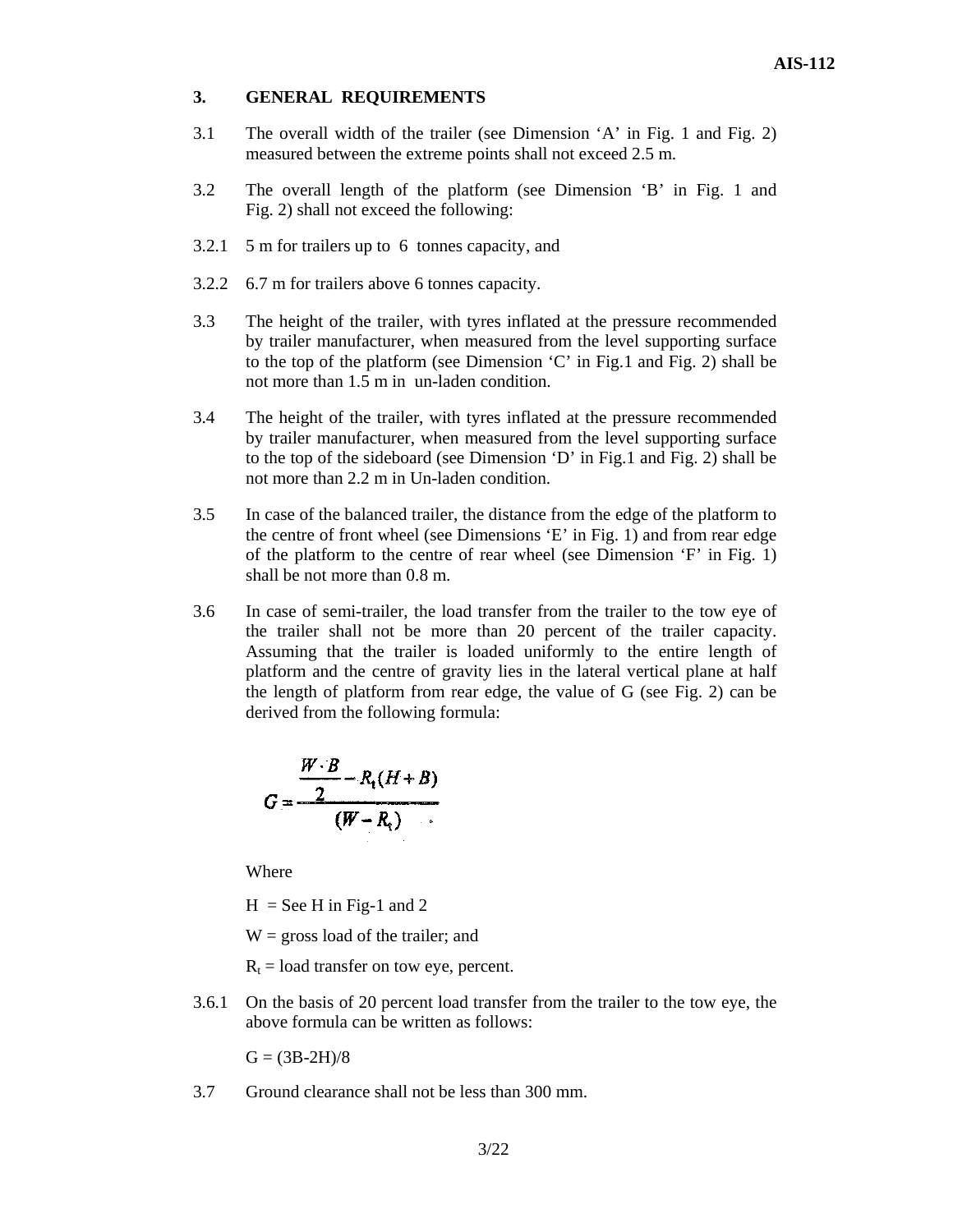3.8 The semi-trailer shall be provided with suitable arrangement in the front for keeping the trailer in a levelled position when detached from the towing tractor.



**Figure 1 Balanced Trailer** 



**Figure 2 Semi-trailer** 

- 3.9 When the trailer is loaded uniformly with 25 percent additional pay load and operated at an average speed of 25 km/h to 30 km/h for 50 hours. It shall not show any sign of breakage or deformation in any part. This test shall be conducted on metallic / surface road
- 3.10 No trailer shall be painted in olive green colour except those belonging to defense department. For better night visibility manufacturer may give preference to red or orange colour.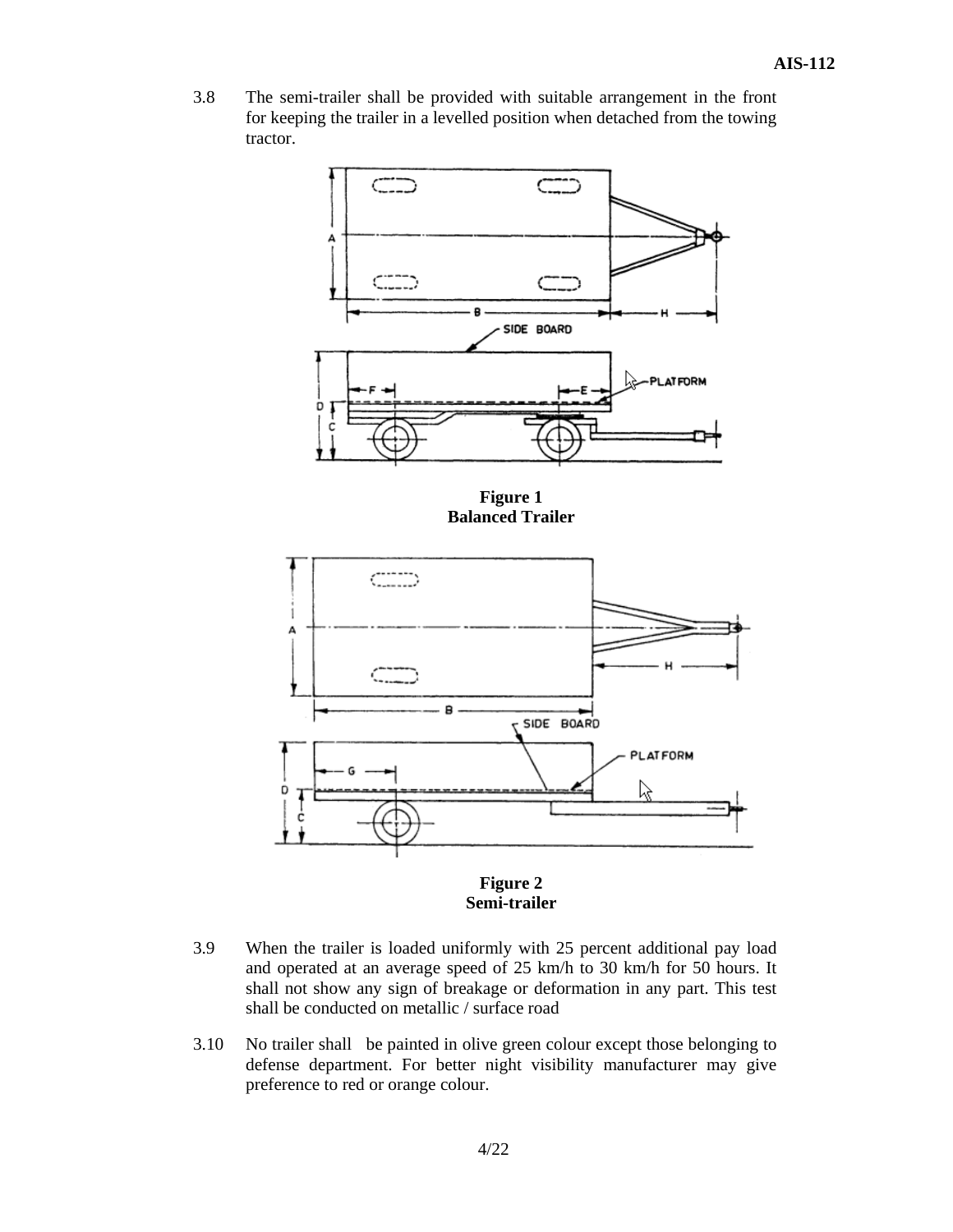#### **4. CONSTRUCTIONAL REQUIREMENTS**

- 4.1 The loading platform may be plain or provided with hinged or fixed sideboards. If trailer is provided with sideboards, some kind of locking provision shall be provided to keep it vertical. This can be met by giving a latching system at the top of the vertical posts fitted to the platform. The hinges by which sideboards are fixed shall be provided with split pins to restrict its lateral motion.
- 4.2 The trailers shall be provided with lashing hooks for tying down the load.
- 4.3 For single-axle trailer, tow eye of the drawbar or hitch of the trailer, when fully loaded may be parallel to the level surface after hitching with towing tractor, for balanced trailer drawbar or hitch of the trailer shall be of hinged type so that load from trailer is not transferred to the towing tractor. In the towing hitch, a suitable shock absorbing device shall be provided. The hitch height of trailer should always be below rear axle height of the tractor.
- 4.4 Tow eye of the trailer shall be capable of rotating at 360° angle to take on even rigid trailer hook of the towing tractor. Ring type hitches shall conform to IS-11270:1985 as amended time to time.
- 4.5 For balanced trailers, the front axle shall have the capability to swivel to a maximum of 120° (60° on either side) about the vertical axis. Stopper should be provided to restrict the swivel movement as mentioned.
- 4.6 The trailer shall be fitted with pneumatic tyres and rims conforming to IS 13154:1991 or IS 15636: 2005 and IS 10694:1988 (Part 6) as amended time to time respectively.
- 4.7 The axle(s) shall conform to requirements specified in Annex A of IS-8213:2000 as amended time to time.
- 4.8 The trailer shall be provided with suitable spring suspension as per IS-1135:1995 for recommended load carrying capacity. However, this requirement is optional for R1 category trailer.
- 4.9 In case of tipping type trailer, provisions shall be made for tilting the platform without disturbing the trailer.
- 4.10 Single telescopic tipping cylinder shall meet the requirements specified in IS 12371:1988
- 4.11 Hydraulic ram of suitable capacity compatible with tractor hydraulic shall be provided in case of tipping type. The ram may be used in single or tandem as per need and the operating pressure shall not exceed 13.8 MPa.
- 4.12 Tipping angle of the body, in case of tipping type, shall be 42° to 50°.
- 4.13 Trailers shall be fitted with Rear Under run Protective Device (RUPD) conforming to IS 14812: 2005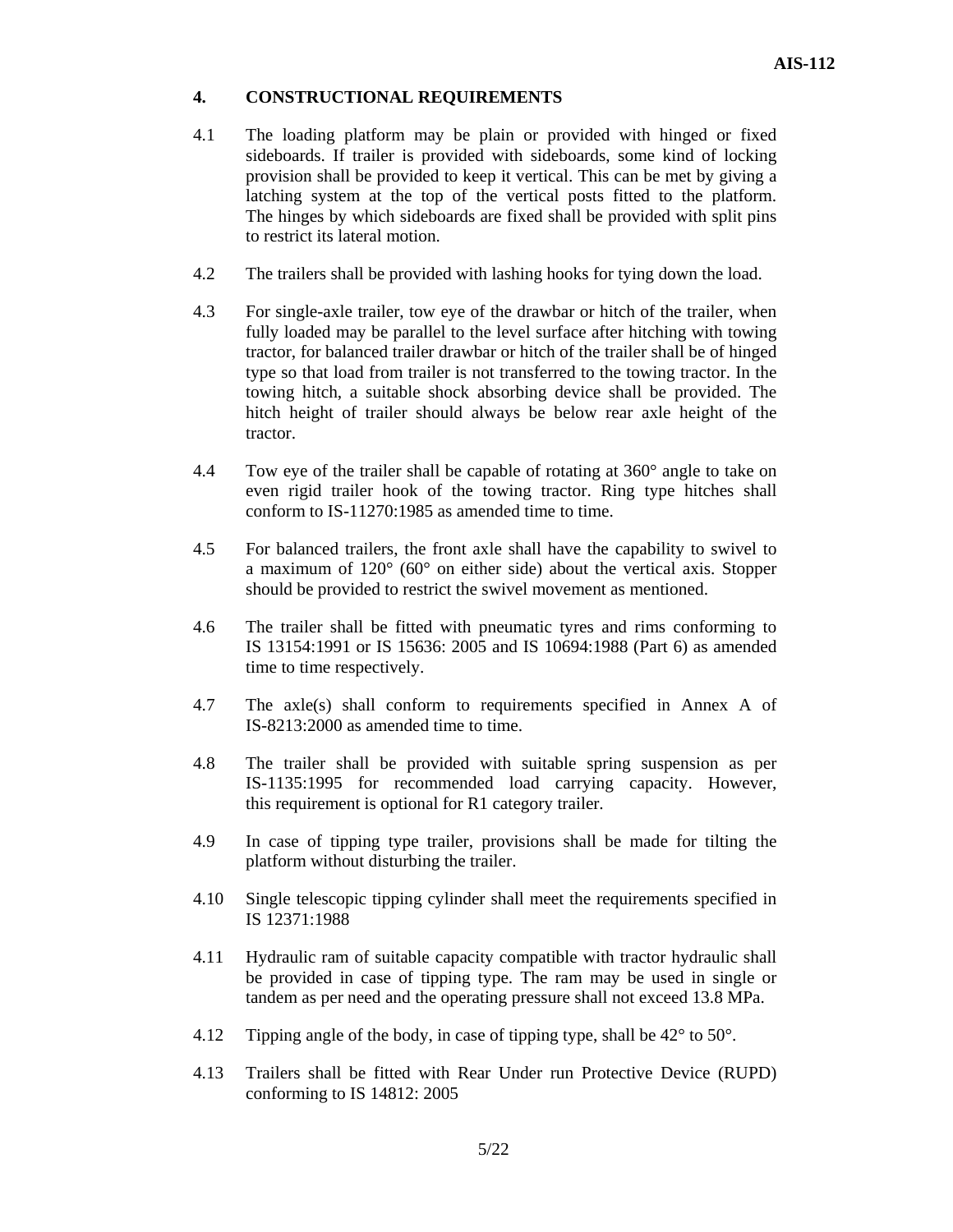- 4.14 Trailers shall be provided with Lateral Protection (Side Gaurd) conforming to IS 14682: 2004.
- 4.14.1 The device may consist of a continuous flat surface, or of one or more horizontal rails, or a combination of surface and rails. When rails are used, they shall not be more than 300 mm apart and not less than:

– 50 mm high in the case of category R1, R2 and

– 100 mm high and essentially flat in the case of R3 and R4 Trailer.

#### **5. BRAKING REQUIREMENTS**

Trailers shall have service and parking brakes confirming to requirements as specified in AIS-043.

#### **6. OTHER REQUIREMENTS**

- 6.1 All the parts requiring lubrication shall be provided with suitable arrangement which should be easily accessible and indicated with symbols as per IS-6283 (Part 1):2006 as amended time to time.
- 6.2 A suitable unobstructed location shall be made available on the trailer chassis for fixing a lift jack for carrying out necessary repairs to the trailers.

#### 6.3 **Lighting and Light-signalling Devices Requirements**

**Note:** After installation of Lighting and light-signalling devices on the trailer, any part of the devices shall not be hidden by any further parts of the vehicle such that the light emitted by lamps when in operation shall be clearly visible from rear of the vehicle. All the lighting and light-signalling devices fitted on the trailer shall meet the performance requirements as per AIS-062, retro-reflectors shall meet the requirements of AIS-057 (Rev. 1) and retro-reflective markings (tapes) shall meet the requirements as per AIS-090.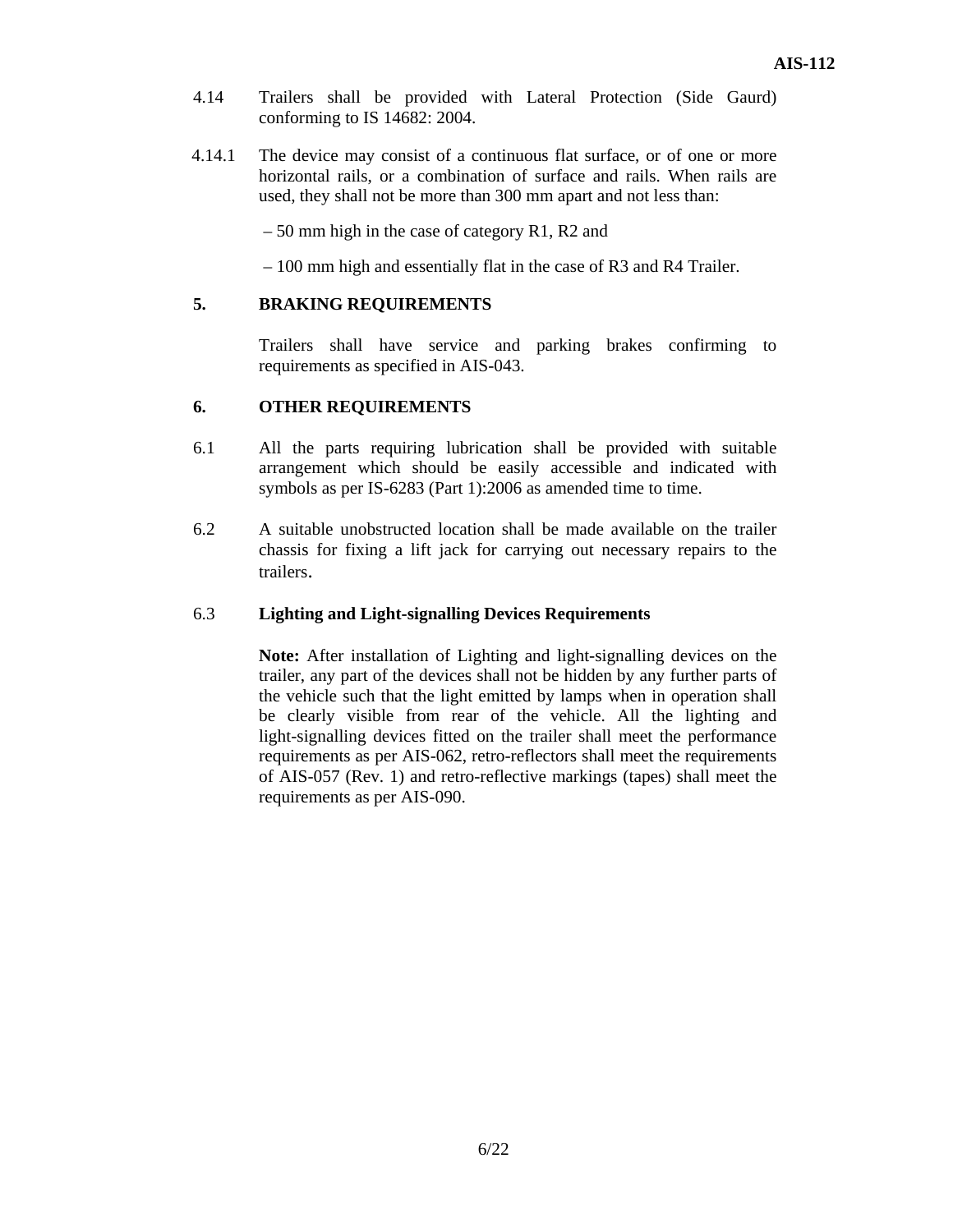| Cl.<br>Nos. | <b>Lighting and</b><br>Light-signalling<br><b>Devices</b> | <b>Presence</b> | Number/<br><b>Orientation</b><br>/ Colour   | <b>Position / Arrangement</b>                                                                                                                                                                                                                                |
|-------------|-----------------------------------------------------------|-----------------|---------------------------------------------|--------------------------------------------------------------------------------------------------------------------------------------------------------------------------------------------------------------------------------------------------------------|
| 6.3.1       | Retro-reflector                                           | Mandatory       | 2/<br>Rear/<br>Red<br>2/<br>Front/<br>White | 1) The point on the illuminating surface<br>farthest from the median longitudinal<br>plane of trailer shall be not more than<br>500 mm from the extreme outer edge of<br>the vehicle. In case of front retro-reflector,<br>it shall not be more than 150 mm. |
|             |                                                           |                 |                                             | The distance between the inner edge of<br>2)<br>the two illuminating surface shall be not<br>less than 500 mm. This distance may be<br>reduced to 400 mm, where the overall<br>width of<br>the trailer is<br>less<br>than<br>1300 mm.                        |
|             |                                                           |                 |                                             | 3) In height: above the ground, not less than<br>250 mm nor more than 2100 mm.                                                                                                                                                                               |
|             |                                                           |                 |                                             | 4) Reflecting area shall not less than 28 cm <sup>2</sup> .                                                                                                                                                                                                  |
|             |                                                           |                 |                                             | 5) Rear retro-reflector may have parts in<br>common with any other lamp situated at<br>the rear.                                                                                                                                                             |
| 6.3.2       | <b>Rear Position</b><br>lamp<br>(Tail lamp)               | Mandatory       | 2/<br>Rear/<br>Red                          | The point on the illuminating surface<br>1)<br>farthest from the median longitudinal<br>plane of trailer shall be not more than<br>500 mm from the extreme outer edge of<br>the vehicle                                                                      |
|             |                                                           |                 |                                             | The distance between the inner edge of<br>2)<br>the two illuminating surface shall be not<br>less than 500 mm. This distance may be<br>reduced to 400 mm, where the overall<br>width of the trailer is less than 1300 mm                                     |
|             |                                                           |                 |                                             | In height: above the ground, not less than<br>3)<br>250 mm nor more than 2100 mm.                                                                                                                                                                            |
|             |                                                           |                 |                                             | Rear Position lamp may have parts in<br>4)<br>common with any other lamp situated at<br>the rear.                                                                                                                                                            |
| 6.3.3       | Reversing lamp                                            | Optional        | 2/<br>Rear/                                 | In height: above the ground, not less than<br>1)<br>250 mm nor more than 2100 mm                                                                                                                                                                             |
|             |                                                           |                 | White                                       | They shall be such that the lamp can light<br>2)<br>up only if the reverse gear is engaged.                                                                                                                                                                  |
|             |                                                           |                 |                                             | 3) Reverse lamp may have parts in common<br>with any other lamp situated at the rear.                                                                                                                                                                        |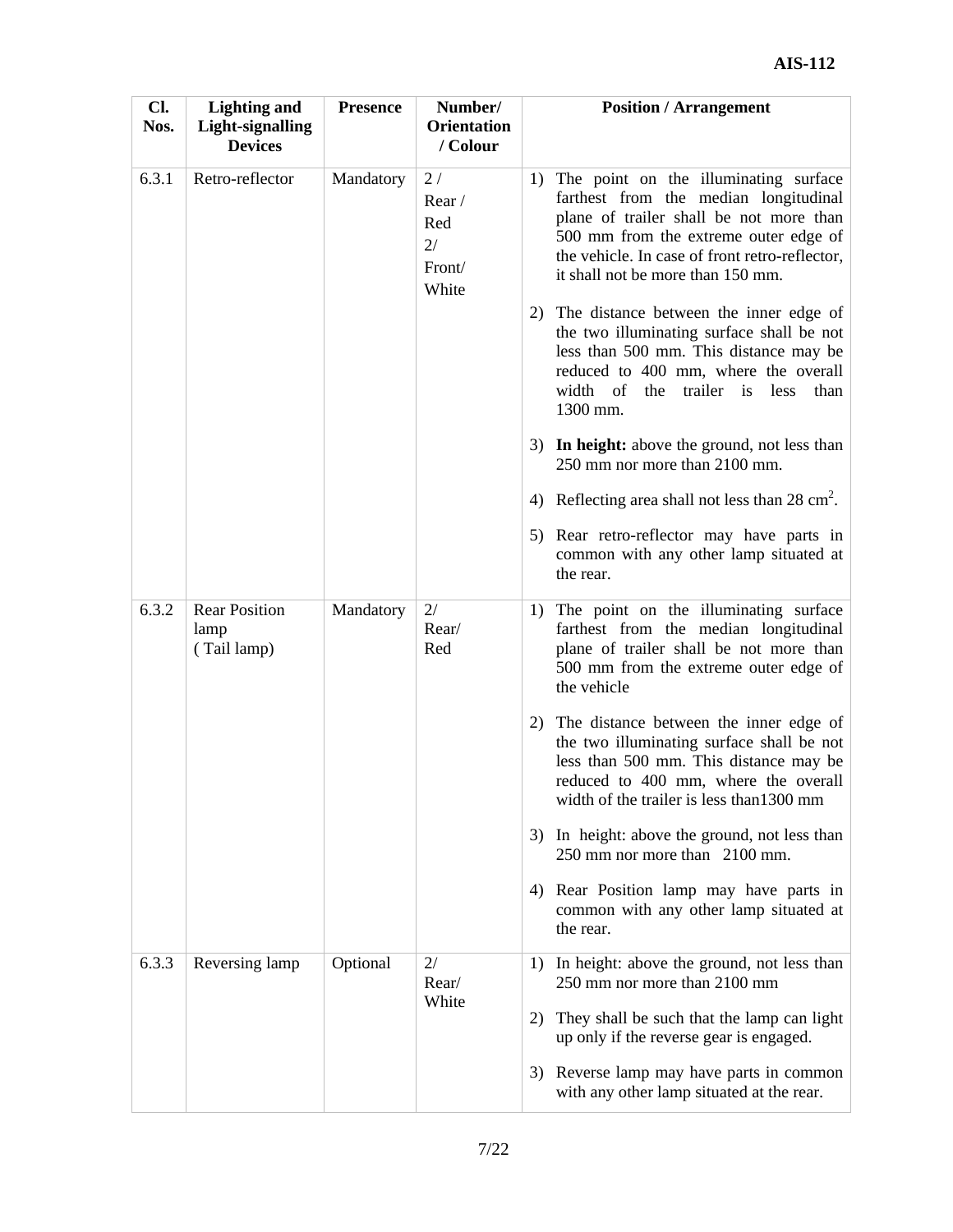| Cl.<br>Nos. | <b>Lighting and</b><br><b>Light-signalling</b><br><b>Devices</b> | <b>Presence</b> | Number/<br><b>Orientation</b><br>/ Colour | <b>Position / Arrangement</b>                                                                                                                                                                                             |
|-------------|------------------------------------------------------------------|-----------------|-------------------------------------------|---------------------------------------------------------------------------------------------------------------------------------------------------------------------------------------------------------------------------|
| 6.3.4       | Direction<br>indicators                                          | Mandatory       | 2/<br>Rear/<br>Amber                      | 1) The point on the illuminating surface<br>farthest from the median longitudinal plane<br>of trailer shall be not more than 500 mm<br>from the extreme outer edge of the vehicle                                         |
|             |                                                                  |                 |                                           | 2) The distance between the inner edge of the<br>two illuminating surface shall be not less<br>than 500 mm. This distance may be<br>reduced to 400 mm, where the overall<br>width of the trailer is less than 1300 mm.    |
|             |                                                                  |                 |                                           | 3) In height: above the ground, not less than<br>250 mm nor more than 2100.                                                                                                                                               |
|             |                                                                  |                 |                                           | 4) Rear direction indicator may have parts in<br>common with any other lamp situated at the<br>rear.                                                                                                                      |
|             |                                                                  |                 |                                           | The direction indicator flash in unison at<br>5)<br>a rate of 60 to 120 flashes per minute.                                                                                                                               |
|             |                                                                  |                 |                                           | The direction indicator shall be so designed<br>6)<br>and fitted that the tractor operator is aware<br>that it is operating correctly (tell-tail).                                                                        |
| 6.3.5       | Stop lamp<br>(Brake lamp)                                        | Mandatory       | 2/<br>Rear/Red                            | The point on the illuminating surface<br>1)<br>farthest from the median longitudinal plane<br>of trailer shall be not more than 500 mm<br>from the extreme outer edge of the vehicle                                      |
|             |                                                                  |                 |                                           | The distance between the inner edge of the<br>2)<br>two illuminating surface shall be not less<br>than 500 mm. This distance may be<br>reduced to 400 mm, where the overall<br>width of the trailer is less than 1300 mm. |
|             |                                                                  |                 |                                           | In height: above the ground, not less than<br>250 mm nor more than 2100 mm.                                                                                                                                               |
|             |                                                                  |                 |                                           | Stop lamp may have parts in common with<br>3)<br>any other lamp situated at the rear.                                                                                                                                     |
|             |                                                                  |                 |                                           | All<br>stop<br>lamps<br>shall<br>light<br>4)<br>up<br>simultaneously when the braking system<br>operates.                                                                                                                 |
| 6.3.6       | Rear registration<br>plate illumination<br>lamp                  | Mandatory       | 1/<br>Rear/white                          | Device illuminates the site of the registration<br>plate. Plate size is 200 mm x 100 mm.                                                                                                                                  |
| 6.3.7       | Rear<br>warning<br>triangle                                      | Mandatory       | 1/<br>Rear/Colour-                        | 1) The size of the triangle is as per the<br>Figure -3.                                                                                                                                                                   |
|             |                                                                  |                 | Refer Fig.3.                              | 2) Point of the triangle to be pointed upwards.                                                                                                                                                                           |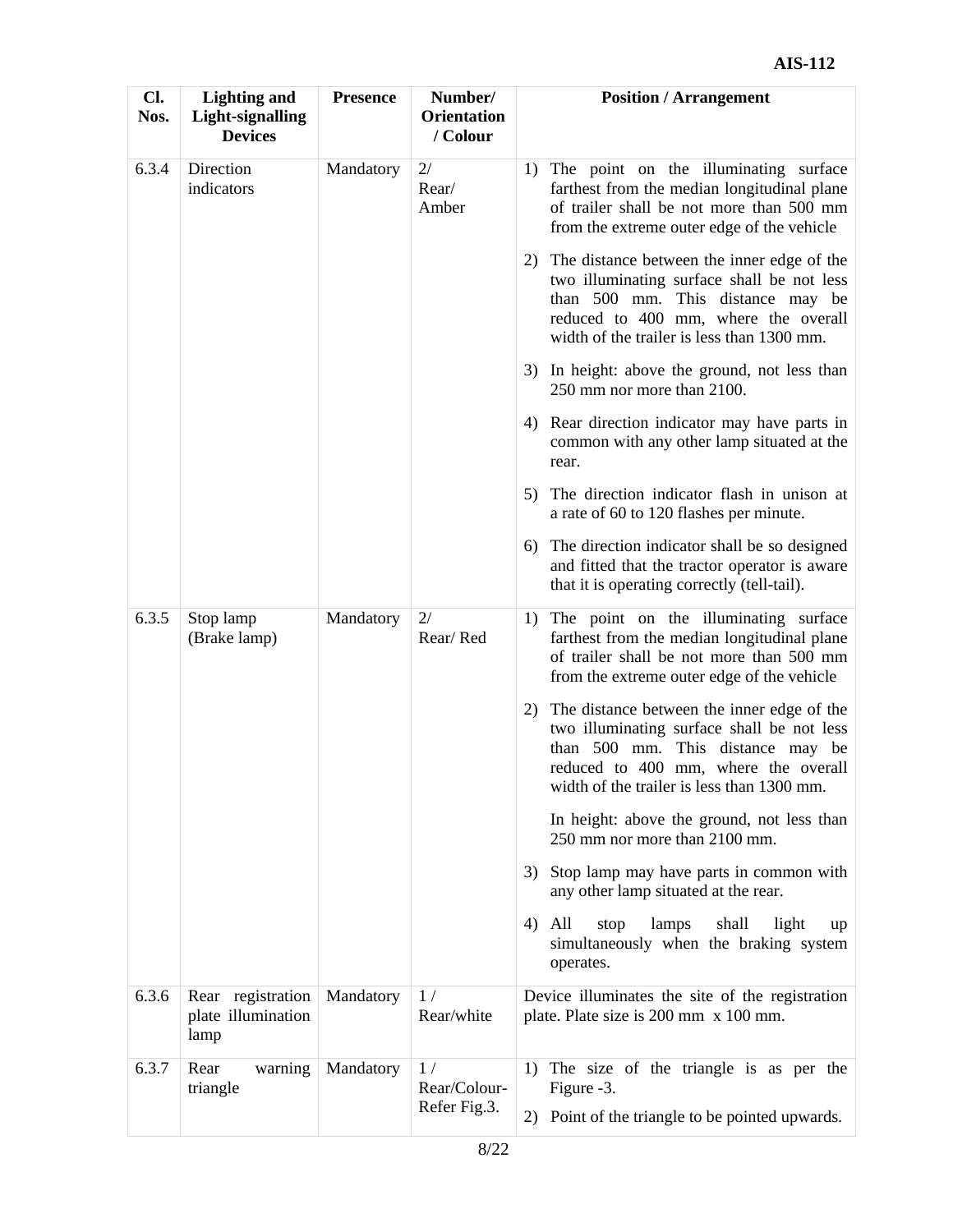| Cl.<br>Nos. | <b>Lighting and</b><br>Light-signalling<br><b>Devices</b> | <b>Presence</b> | Number/<br><b>Orientation</b><br>/ Colour                                                                                                                                                                                                                                                                                                                                                                 | <b>Position / Arrangement</b>                                                                                                                                                                                                                                        |
|-------------|-----------------------------------------------------------|-----------------|-----------------------------------------------------------------------------------------------------------------------------------------------------------------------------------------------------------------------------------------------------------------------------------------------------------------------------------------------------------------------------------------------------------|----------------------------------------------------------------------------------------------------------------------------------------------------------------------------------------------------------------------------------------------------------------------|
| 6.3.8       | Electrical<br>coupling                                    | Mandatory       | 1                                                                                                                                                                                                                                                                                                                                                                                                         | The circuit designations of Seven Pin Socket<br>provided between the tractor and trailer shall be<br>as per Table 1 of IS: 14683 – 1999<br>(Agricultural Tractors and Machinery –<br>Lighting Devices for travel on Public Roads),<br>as amended from time to time." |
| 6.3.9       | Retro-Reflective<br>Markings (tapes)                      | Mandatory       | --/Front/<br>1) Retro-reflective tape shall be affixed at the<br>front and rear running across the width and<br>White<br>at the side running across the length of<br>$-$ /Rear/Red<br>body, covering at least 80% of width and<br>/Side/Yellow<br>length and having width not less than<br>$50 \text{ mm}$<br>2) In height it shall be affixed at above the<br>ground, not less than 250 mm nor more than |                                                                                                                                                                                                                                                                      |





#### **Rear Warning Triangle**

6.4 The turning circle diameter and turning clearance circle diameter of every agricultural tractor-trailer combination shall be tested as per IS 11859:2004 as amended from time to time with tractor brakes released condition. The measured values of turning clearance circle diameter shall not be more than 25 meter.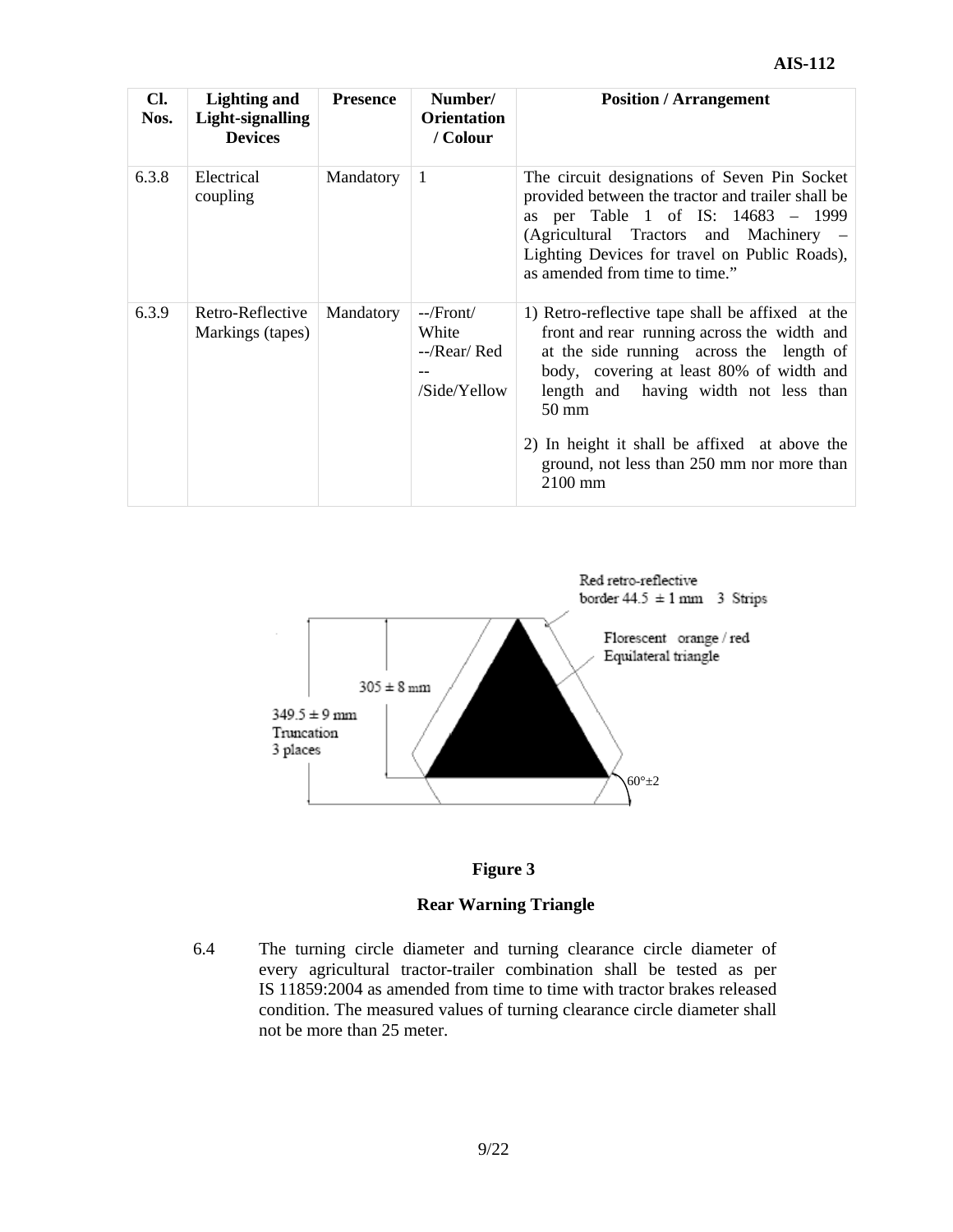#### **7. MARKING**

- 7.1 The trailer shall be marked with the following information on identification plate which shall be welded or riveted to the body:
- 7.1.1 Manufacturer's name and registered trademark, if any;
- 7.1.2 Model name, if any
- 7.1.3 Unladen mass;
- 7.1.4 Gross load; and
- 7.2 T-sign at the rear as per IS- 9942: 1981 (reaffirmed 2002)
- 7.3 A trailer identification number shall be punched or itched on chassis or on permanently welded plate at suitable location preferably on the left side of the trailer clearly legible as shown in Annex III.

#### **8. TYPE APPROVAL**

8.1 The type approval procedure specified in this code is applicable to agricultural trailers as defined in 2.1 of this standard.

#### 8.2 **Procedure for Type Approval :**

- 8.2.1 The trailer manufacturers may follow their own design complying with the provisions of this code.
- 8.2.2 **Prototype Type Approval Trailer Manufacturer** shall submit application for type approval of prototype built as per this code.

#### 8.3 **Application for Type Approval**

8.3.1 The application for type approval of the trailer shall be submitted to the Testing Agency by the trailer manufacturer along with Technical Specification as per Annex I.

#### 8.4 **Methods of Establishing Compliance**

8.4.1. Depending upon the provision, the compliance can be established either by comparison of the values declared in the Technical Specifications with those in the code, or checking the fitment of part(s) on the trailer by testing, as applicable.

#### 8.5 **Certificate of Compliance for Type Approval :**

8.5.1 After compliance is established for all the provisions as described in code, a certificate of compliance shall be issued by the testing agency. The Technical Specifications as declared by the manufacturer shall be counter signed by the testing agency and shall be attached to the certificate of compliance.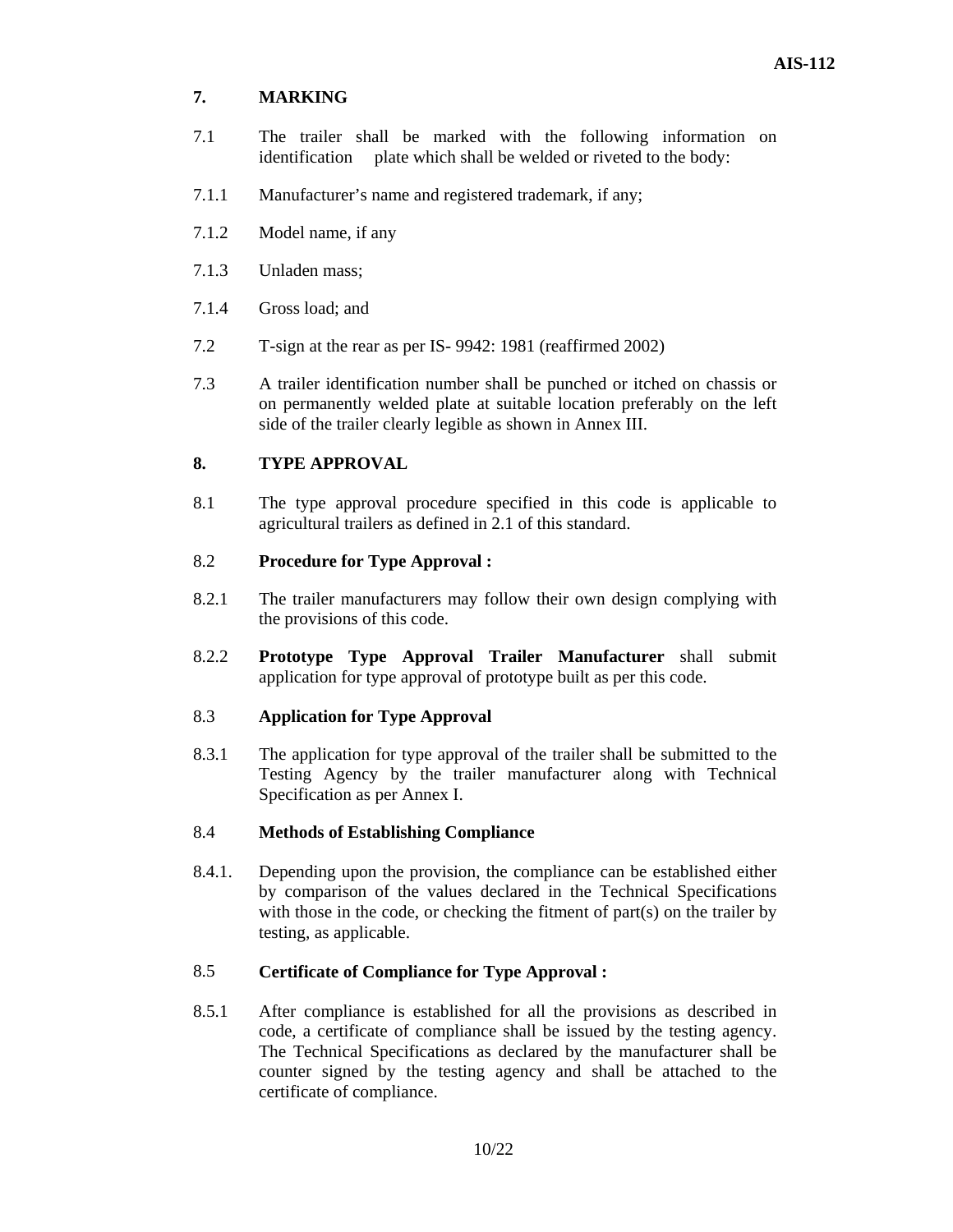#### **ANNEX I**

## (See 8.3)

## **TECHNICAL SPECIFICATIONS TO BE SUBMITTED BY THE AGRICULTURAL TRAILER MANUFACTURER**

| 1.0 | <b>General description about</b><br>manufacturer/applicant: |  |
|-----|-------------------------------------------------------------|--|
| 1.1 | Details of Trailer Manufacturer:                            |  |
| 1.2 | Name and Address of Manufacturer                            |  |
| 1.3 | Telephone Number (s)                                        |  |
| 1.4 | Fax Number (s)                                              |  |
| 1.5 | E-mail Address                                              |  |
| 1.6 | Website                                                     |  |
| 1.7 | Contact person                                              |  |
| 1.8 | Plant address                                               |  |
| 2.0 | Details of applicant, if other than                         |  |
|     | manufacturer                                                |  |
| 2.1 | Address of applicant                                        |  |
| 2.2 | Telephone Number (s)                                        |  |
| 2.3 | Fax Number (s)                                              |  |
| 2.4 | E mail Address                                              |  |
| 2.5 | Website                                                     |  |
| 2.6 | Contact person                                              |  |
| 3.0 | <b>Trailer platform:</b>                                    |  |
|     | Long member size:                                           |  |
|     | -LxWxH                                                      |  |
|     | No. of long members                                         |  |
|     | Cross member size:                                          |  |
|     | -LxWxH                                                      |  |
|     | No. of cross members                                        |  |
|     | Type of Platform - Flat Bed                                 |  |
|     | / Special Platform                                          |  |
| 4.0 | <b>Hitch frame</b>                                          |  |
|     | Type                                                        |  |
|     | Shape                                                       |  |
|     | Length from end of trading                                  |  |
|     | platform to eye of trailer (Ref 'H' fig 2)                  |  |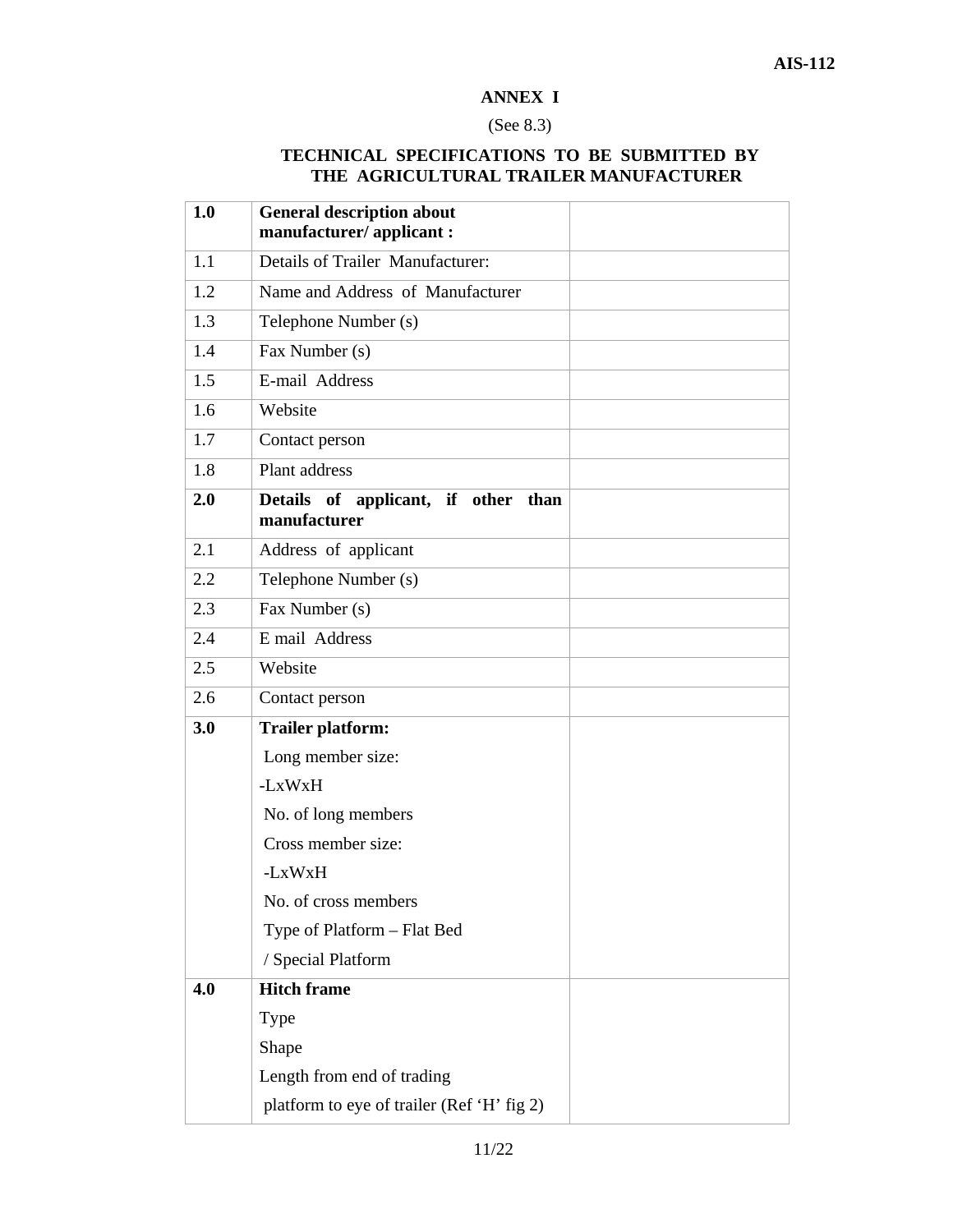| 5.0   | Hitch:                                                            |  |
|-------|-------------------------------------------------------------------|--|
|       | - Type                                                            |  |
|       | - Size of bar, (mm)                                               |  |
|       | - Whether rotating possible by 360 deg,                           |  |
|       | (Yes/No)                                                          |  |
|       | - Whether any shock absorbing device<br>provided (Yes/No)         |  |
|       | - If yes state the type and size                                  |  |
|       | - State whether active while pulling                              |  |
|       | or when pushing                                                   |  |
| 6.0   | Dimensions (mm)                                                   |  |
| 6.1   | Length                                                            |  |
| 6.1.1 | With draw bar (for independent trailer)                           |  |
| 6.1.2 | Without draw bar (for independent trailer)                        |  |
| 6.1.3 | Length (in case of semi trailer)                                  |  |
| 6.1.4 | Total length (for articulated/combination<br>vehicles)            |  |
| 6.2   | Width                                                             |  |
| 6.3   | Height (Unladen)                                                  |  |
| 6.3.1 | Height of floor from ground at rear                               |  |
| 6.3.2 | Height of draw bar (hinge point on trailer)                       |  |
| 6.3.3 | Overall height                                                    |  |
| 6.4   | Minimum ground clearance                                          |  |
| 6.5   | Wheel base (from fifth wheel king pin in<br>case of semi trailer) |  |
| 6.6   | Number of axles                                                   |  |
| 6.6.1 | Type                                                              |  |
| 6.6.2 | Axle spacing in case of multi axle<br>vehicles.                   |  |
| 6.7   | Wheel track                                                       |  |
| 6.7.1 | Front                                                             |  |
| 6.7.2 | Rear                                                              |  |
| 6.8   | Body overhang                                                     |  |
| 6.8.1 | Front (from fifth wheel in case of semi<br>trailer)               |  |
| 6.8.2 | Rear (from the rearmost axle)                                     |  |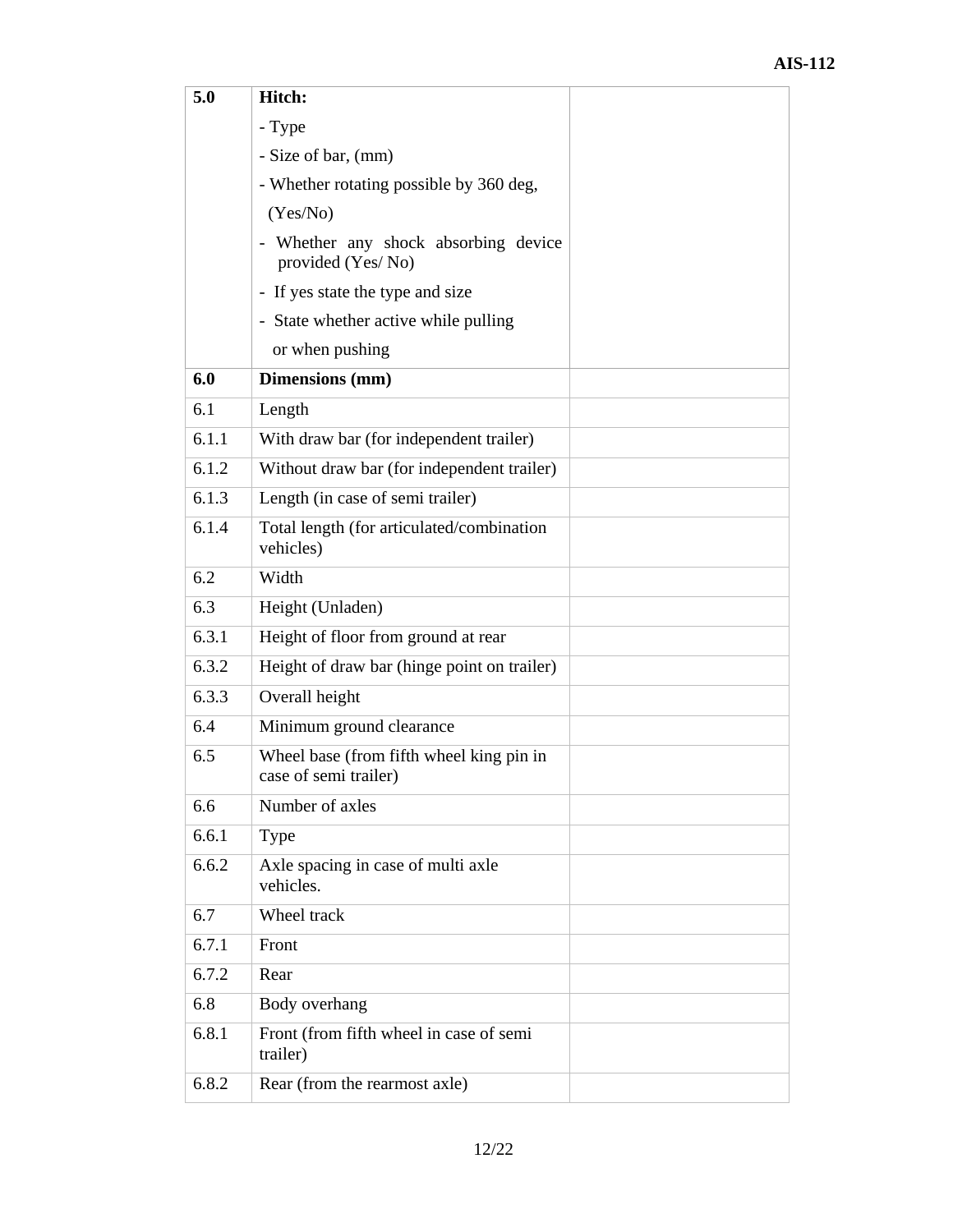| 6.9    | Frame overhang mm (in case of vehicles<br>without complete body)           |
|--------|----------------------------------------------------------------------------|
| 6.9.1  | Front                                                                      |
| 6.9.2  | Rear                                                                       |
| 6.10   | Inner dimensions of room or platform<br>(For goods carriage vehicles only) |
| 6.10.1 | Length                                                                     |
| 6.10.2 | Width                                                                      |
| 6.10.3 | Height                                                                     |
| 6.11   | Lateral projection (from outer most tyre<br>outer side)                    |
| 7.0    | No. of side boards                                                         |
|        | Left                                                                       |
|        | Right                                                                      |
|        | Rear                                                                       |
| 8.0    | No. of hooks:                                                              |
| 9.0    | <b>Suspension:</b>                                                         |
| 9.1    | Spring -                                                                   |
|        | Leaf /Rated load and camber                                                |
| 9.1.1  | No. of Springs                                                             |
| 9.1.2  | Dimensions (flat length, width,                                            |
|        | Thickness)                                                                 |
| 9.2    | Shock absorbers (type and locations)                                       |
| 10.0   | Wheel equipment and tyres :                                                |
| 10.1   | <b>Front:</b>                                                              |
| 10.1.1 | Make                                                                       |
| 10.1.2 | Tyre size and Ply Rating                                                   |
| 10.1.3 | Recommended tyre pressure for road<br>work, kPa $(kgf/cm2)$                |
| 10.1.4 | Max. loading capacity of tyre at road<br>pressure (kgf)                    |
| 10.2   | <b>Rear:</b>                                                               |
| 10.2.1 | Make                                                                       |
| 10.2.2 | Tyre size and Ply Rating                                                   |
| 10.2.3 | Recommended tyre pressure for road<br>work, kPa $(kgf/cm2)$                |
| 10.2.4 | Max. loading capacity of tyre at road<br>pressure (kgf)                    |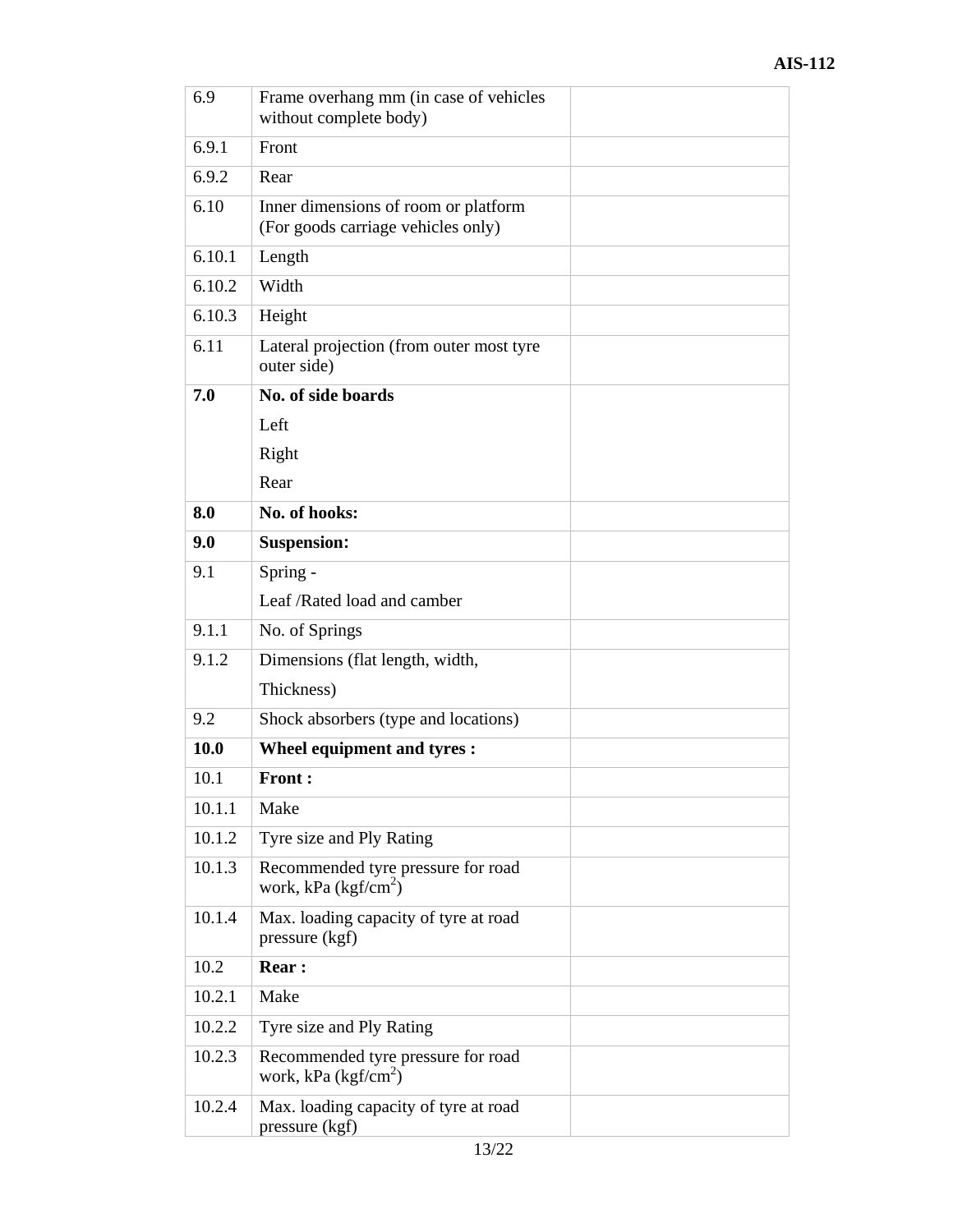| 11.0   | Weights:                                                                                                                         |  |
|--------|----------------------------------------------------------------------------------------------------------------------------------|--|
| 11.1   | Trailer kerb weight kg                                                                                                           |  |
| 11.1.1 | Front axle                                                                                                                       |  |
| 11.1.2 | Rear axle                                                                                                                        |  |
| 11.1.3 | Total                                                                                                                            |  |
| 11.2   | Gross trailer weight kg                                                                                                          |  |
| 11.2.1 | Maximum permissible front axle weights (kg)                                                                                      |  |
| 11.2.2 | Maximum permissible rear axle weights (kg)                                                                                       |  |
| 11.2.3 | Gross trailer weight (kg)                                                                                                        |  |
| 12.0   | Rear underrun protective device :                                                                                                |  |
| 12.1   | Height of lower edge of the device from<br>the ground (mm).                                                                      |  |
| 12.2   | Width of the device (mm).                                                                                                        |  |
| 12.3   | Location of points P1 and P2                                                                                                     |  |
| 12.4   | Overall width of rear axle                                                                                                       |  |
| 12.5   | Drawing of the rear under-run protective<br>device with dimensions.                                                              |  |
| 12.6   | drawing<br>Installation<br>showing<br>rear<br>extremity of trailer, chassis rear overhang,<br>chassis cross section details etc. |  |
| 12.7   | Material                                                                                                                         |  |
| 13.0   | <b>Lateral Protection (Side Guards):</b>                                                                                         |  |
| 13.1   | Height of the lower edge of the Side<br>Guard.                                                                                   |  |
| 13.2   | Sectional height of gaurd                                                                                                        |  |
| 13.3   | Drawing of the lateral protection device<br>with dimensions.                                                                     |  |
| 13.4   | Installation<br>drawing<br>lateral<br>of<br>the<br>protective device with dimensions.                                            |  |
| 13.5   | Material                                                                                                                         |  |
| 14.0   | <b>Towing devices:</b>                                                                                                           |  |
| 14.1   | Type                                                                                                                             |  |
| 14.2   | Make                                                                                                                             |  |
| 14.3   | Capacity                                                                                                                         |  |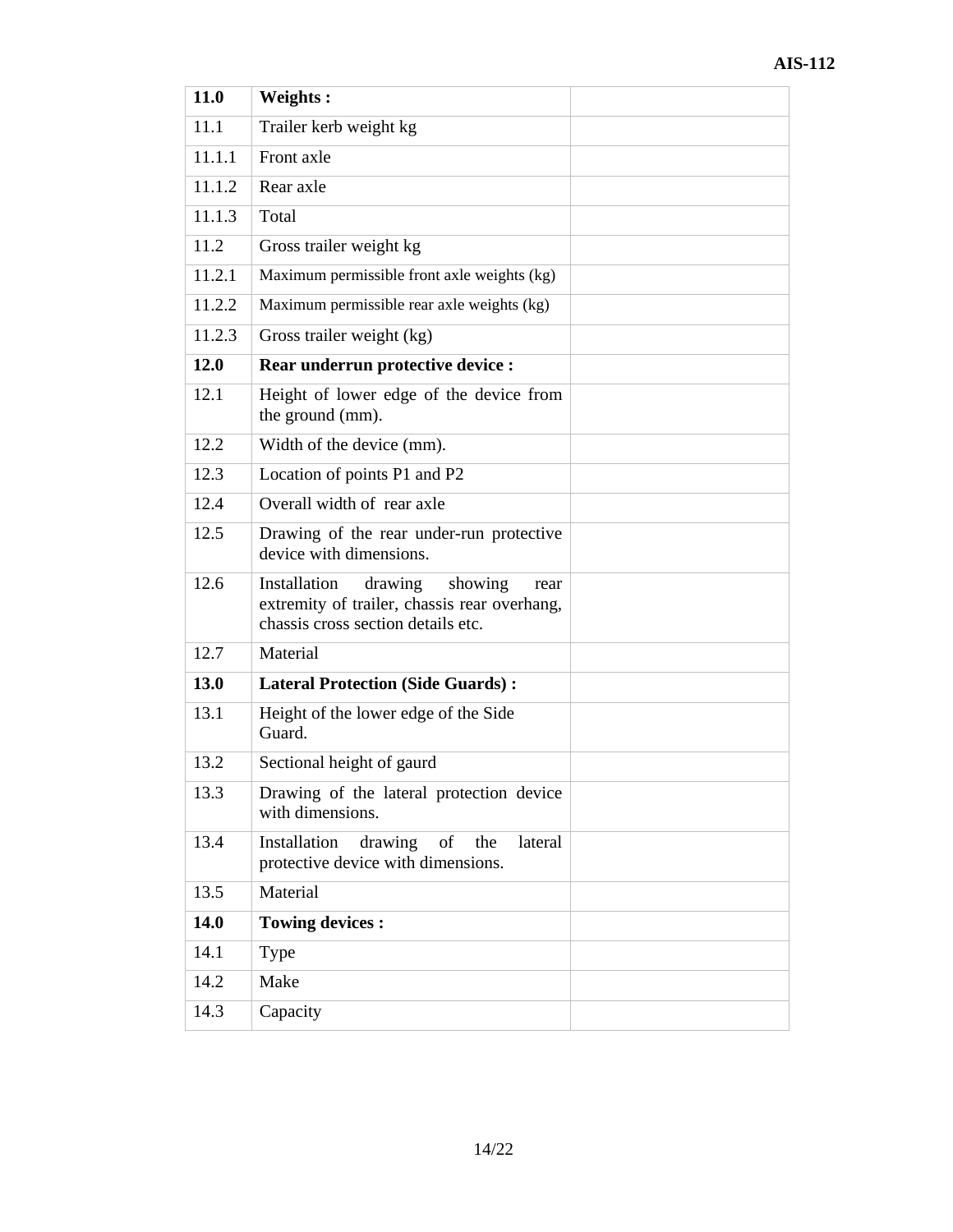| 15.0     | Coupling devices (for trailers):                                           |  |
|----------|----------------------------------------------------------------------------|--|
| 15.1     | Make                                                                       |  |
| 15.2     | <b>Identification</b> mark                                                 |  |
| 15.3     | Type of coupling device for mechanical                                     |  |
| 15.4     | Type of coupling device for electrical                                     |  |
| 15.5     | Type of coupling device for brake                                          |  |
| 15.6     | Dia. of king pin (mm)                                                      |  |
| 16.0     | <b>Brakes:</b>                                                             |  |
| 16.1     | <b>Service Brakes</b>                                                      |  |
| 16.1.1   | Make                                                                       |  |
| 16.1.2   | Type (Mechanical/hydraulic/air/air<br>assisted/vacuum assisted/others)     |  |
| 16.1.3   | Location                                                                   |  |
| 16.1.4   | Method of operation                                                        |  |
| 16.2     | <b>Parking Brake</b>                                                       |  |
| 16.2.1   | Make                                                                       |  |
| 16.2.2   | Type (Mechanical / hydraulic/air/air<br>assisted / vacuum assisted/others) |  |
| 16.2.3   | Location                                                                   |  |
| 16.2.4   | Method of operation                                                        |  |
| 17.0     | <b>Electrical Parts:</b>                                                   |  |
| 17.1     | <b>Electrical system of trailer</b>                                        |  |
| 17.1.1   | System voltage, (V)                                                        |  |
| 17.1.2   | Terminal earthed                                                           |  |
| 17.1.3   | <b>Battery</b>                                                             |  |
| 17.1.3.1 | Type                                                                       |  |
| 17.1.3.2 | Number(s)                                                                  |  |
| 17.1.3.3 | Capacity and rating                                                        |  |
| 17.1.4   | <b>Rear Position Lamp (Tail lamp)</b>                                      |  |
|          | Make                                                                       |  |
|          | Number(s)                                                                  |  |
|          | Wattage of bulbs (W)                                                       |  |
|          | Location                                                                   |  |
|          | Colour                                                                     |  |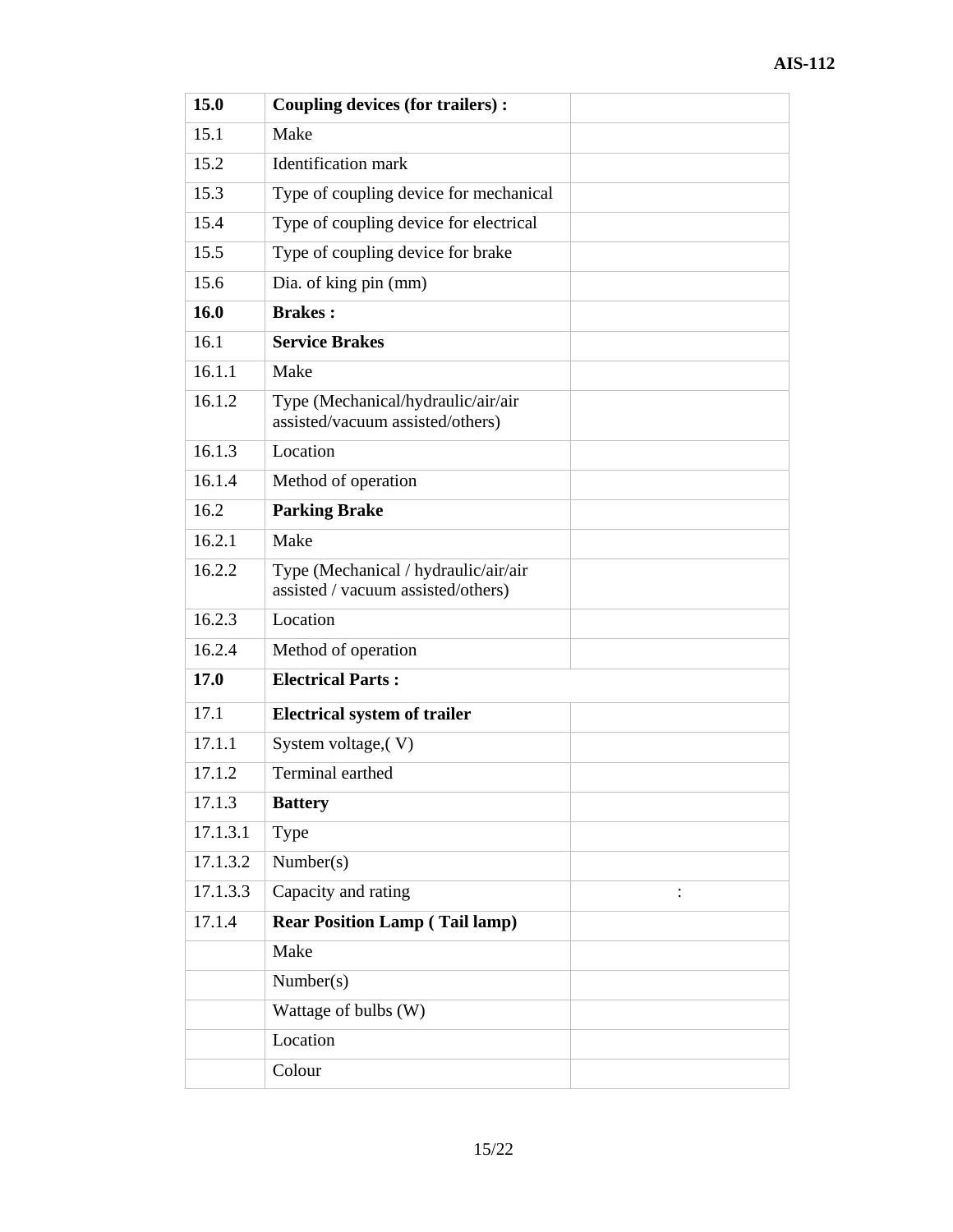| 17.1.5 | <b>Direction Indicator Lamp(s)</b>           |  |
|--------|----------------------------------------------|--|
|        | Make                                         |  |
|        | Number(s)                                    |  |
|        | Wattage of bulbs (W)                         |  |
|        | Location                                     |  |
|        | Colour                                       |  |
| 17.1.6 | <b>Stop Lamp (Brake Lamp)</b>                |  |
|        | Make                                         |  |
|        | Number(s)                                    |  |
|        | Wattage of bulbs (W)                         |  |
|        | Location                                     |  |
|        | Colour                                       |  |
| 17.1.7 | <b>Reversing Lamp</b>                        |  |
|        | Make                                         |  |
|        | Number(s)                                    |  |
|        | Wattage of bulbs (W)                         |  |
|        | Location                                     |  |
|        | Colour                                       |  |
| 17.1.8 | Rear Registration Plate Illumination<br>Lamp |  |
|        | Make                                         |  |
|        | Number(s)                                    |  |
|        | Wattage of bulbs (W)                         |  |
|        | Location                                     |  |
|        | Colour                                       |  |
| 17.1.9 | Retro-reflector(s)                           |  |
|        | Front:                                       |  |
|        | Shape                                        |  |
|        | No(s)                                        |  |
|        | Location                                     |  |
|        | Colour                                       |  |
|        | Area--- $cm2$                                |  |
|        | <b>Rear:</b>                                 |  |
|        | Shape                                        |  |
|        | No(s)                                        |  |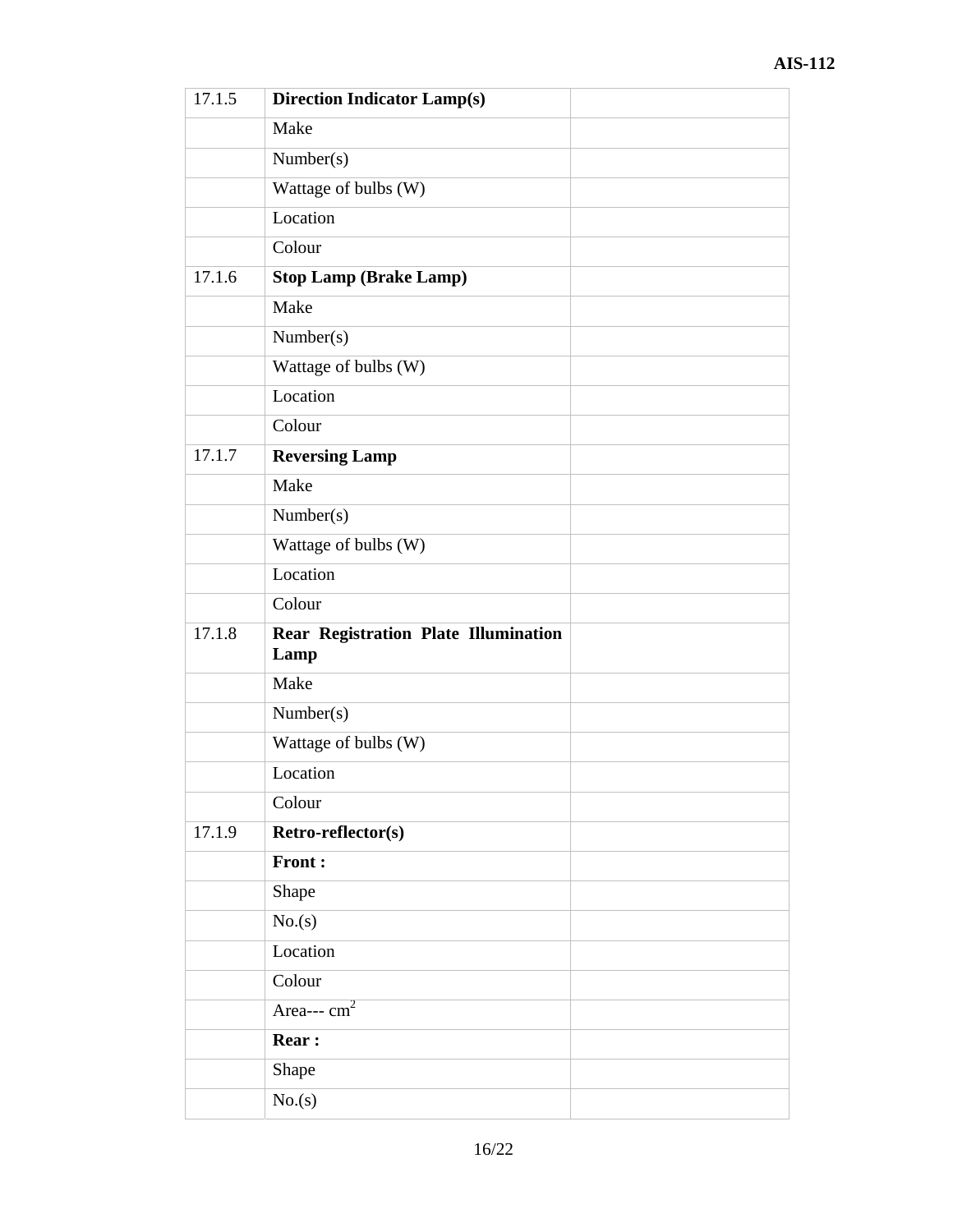|         | Location                      |  |
|---------|-------------------------------|--|
|         | Colour                        |  |
|         | Area--- $cm2$                 |  |
| 17.1.10 | <b>Rear Warning Traiangle</b> |  |
|         | shape                         |  |
|         | Number(s)                     |  |
|         | Location                      |  |
|         | Colour                        |  |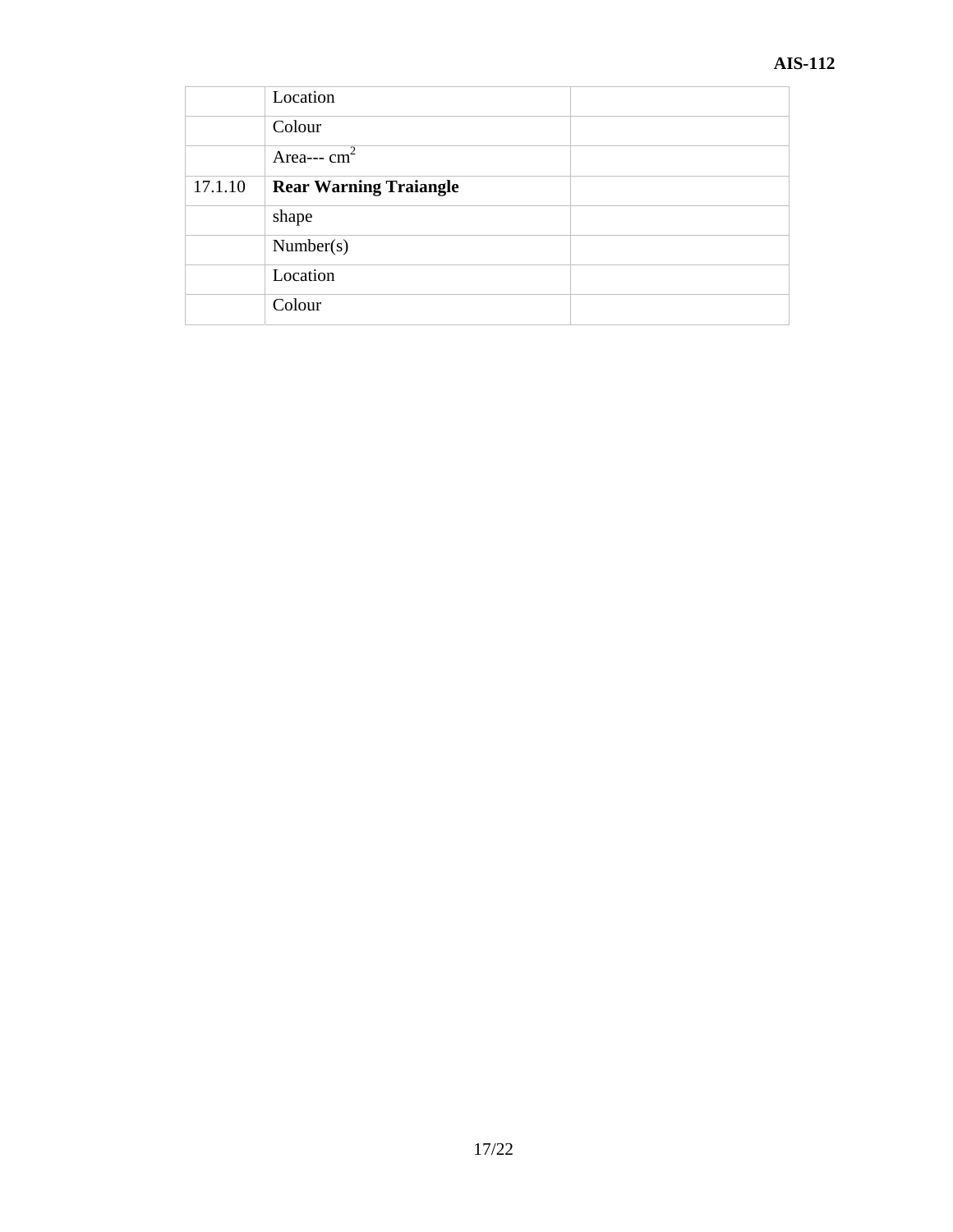#### **ANNEX II**

#### **GUIDELINES FOR TESTS TO BE CONDUCTED FOR TYPE APPROVAL OF AGRICULTURAL TRAILER**

| SI.<br>No.     | <b>Test Description</b>                                            | Only<br><b>Trailer</b> | <b>Tractor-Trailer</b><br><b>Combination</b> |
|----------------|--------------------------------------------------------------------|------------------------|----------------------------------------------|
| $\mathbf I$    | <b>GENERAL REQUIREMENTS (See 3.)</b>                               |                        |                                              |
|                | Width (See 3.1)<br>a)                                              | <b>YES</b>             | N <sub>O</sub>                               |
|                | Length (See 3.2)<br>b)                                             | <b>YES</b>             | N <sub>O</sub>                               |
|                | Height (See 3.3 and 3.4)<br>$\mathbf{c})$                          | <b>YES</b>             | N <sub>O</sub>                               |
| $\mathbf{1}$   | $\mathbf{d}$<br>Ground clearance (See 3.7)                         | <b>YES</b>             | N <sub>O</sub>                               |
|                | Endurance (Loading and<br>e)<br>testing at $25 \text{ km/h}$ )     | NO                     | <b>YES</b>                                   |
|                | Painting<br>f)                                                     | <b>YES</b>             | N <sub>O</sub>                               |
| $\overline{2}$ | <b>CONSTRUCTIONAL REQUIREMENTS (See clause 4)</b>                  |                        |                                              |
|                | Sideboard fitment (See 4.1)<br>a)                                  | <b>YES</b>             | N <sub>O</sub>                               |
|                | Lash hook (See 4.2)<br>b)                                          | <b>YES</b>             | N <sub>O</sub>                               |
|                | Hitch height of trailer<br>c)<br>(See 4.3)                         | <b>YES</b>             | N <sub>O</sub>                               |
|                | Tow eye rotation<br>d)                                             | <b>YES</b>             | <b>YES</b>                                   |
|                | Stopper for swivel restriction<br>e)<br>(See $4.5$ )               | <b>YES</b>             | N <sub>O</sub>                               |
|                | Stability during trailer tipping<br>f)<br>(See 4.9)                | NO                     | <b>YES</b>                                   |
|                | Hydraulic ram (See 4.11)<br>g)                                     | <b>YES</b>             | <b>YES</b>                                   |
|                | Tipping angle (See 4.12)<br>h)                                     | N <sub>O</sub>         | <b>YES</b>                                   |
| Π.             | PERFORMANCE TESTS                                                  |                        |                                              |
| 1.             | Brakes (See 5.)                                                    | NO                     | <b>YES</b>                                   |
| 2.             | Verification of lighting and<br>light-signalling devices (See 6.3) | <b>YES</b>             | <b>YES</b>                                   |
| 3.             | TCD and TCCD                                                       | NO                     | <b>YES</b>                                   |
| Ш.             | <b>OTHER REQUIREMENTS</b>                                          |                        |                                              |
| 1.             | Lubrication (See 6.1)                                              | <b>YES</b>             | N <sub>O</sub>                               |
| 2.             | Jack location (See 6.2)                                            | <b>YES</b>             | N <sub>O</sub>                               |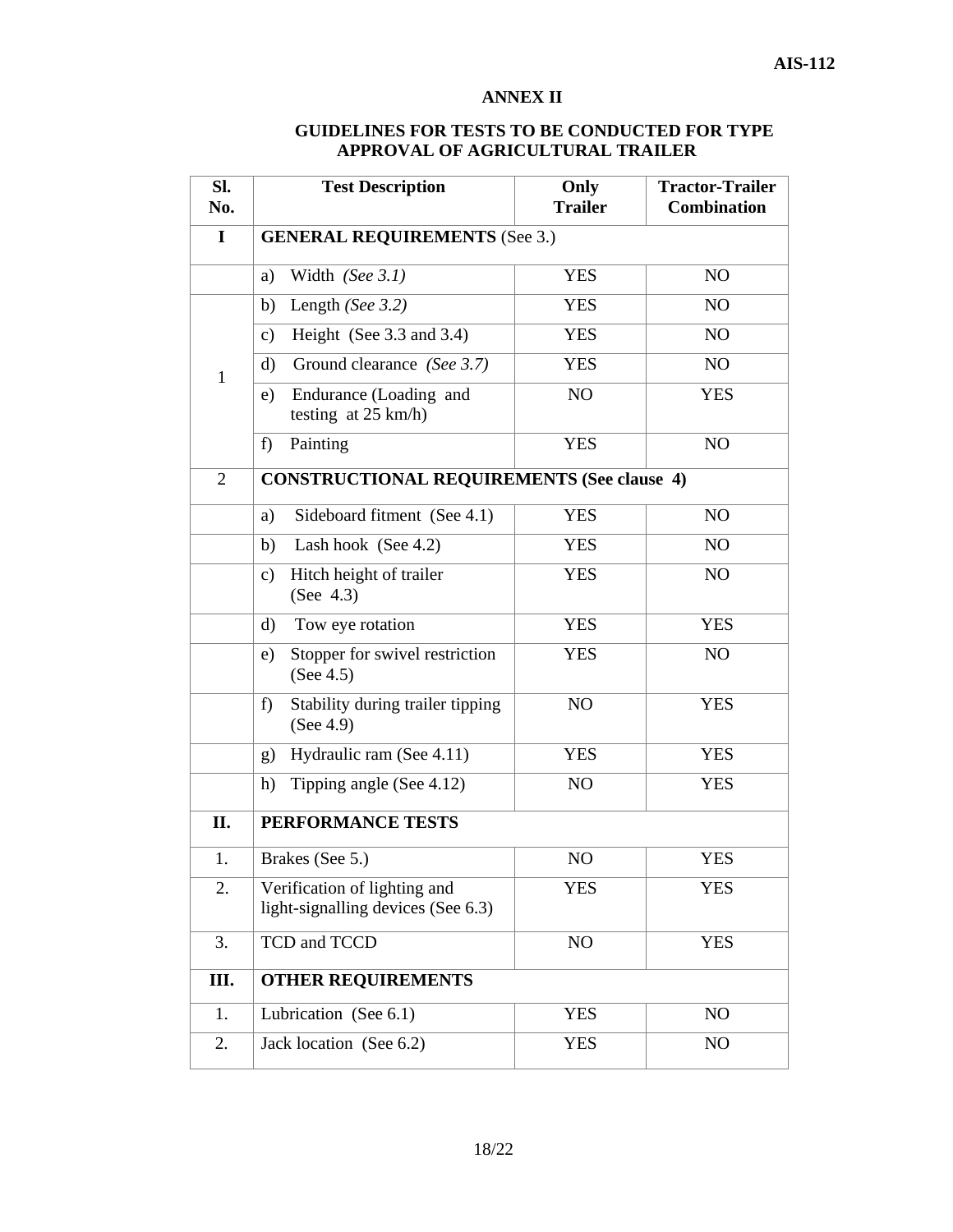| IV.            | <b>COMPONENT TESTS</b>                             |
|----------------|----------------------------------------------------|
| 1              | Draw bar eyes (See 4.3)                            |
| 2              | Ring type hitches (See 4.4)                        |
| 3              | Tyres $(See 4.6)$                                  |
| $\overline{4}$ | Wheel rims (See 4.6)                               |
| 5              | Axle(s) (See 4.7)                                  |
| 6              | Spring suspension (See 4.8)                        |
| 7              | Tipping cylinder (See 4.10)                        |
| 8              | Rear Under run Protective Device (RUPD) (See 4.13) |
| 9              | Lateral Protection (Side Gaurd) (See 4.14)         |
| 10             | Electrical coupling (See 6.3)                      |
| 11             | T-signs (See $7.2$ )                               |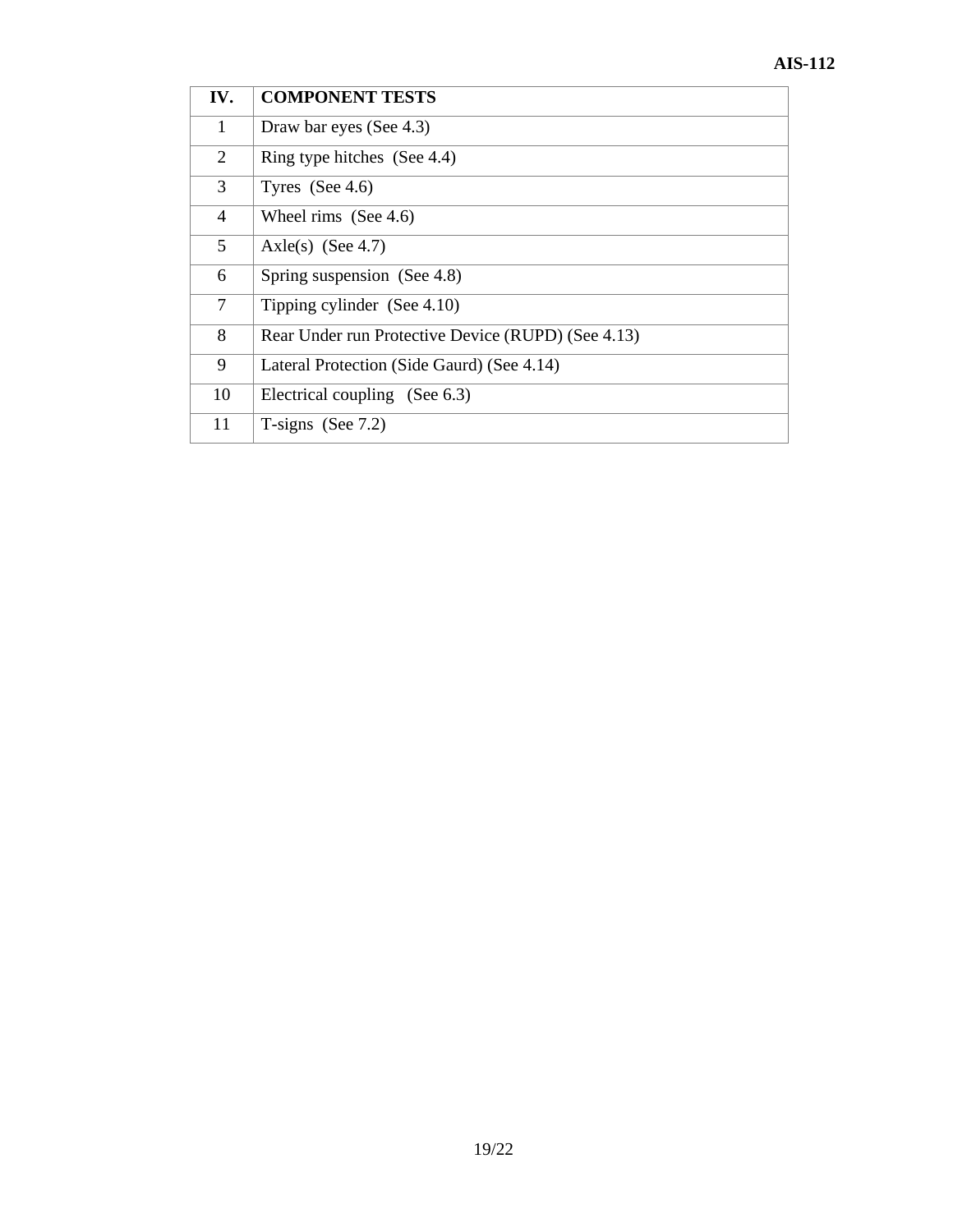#### **ANNEX III**

#### (See 7.3)

#### **DETAILS OF LOCATION OF TRAILER IDENTIFICATION NUMBER AND CODE FOR MONTH AND YEAR OF MANUFACTURE**

| Name of the Trailer Manufacturer and Address:      |  |
|----------------------------------------------------|--|
| Name of the basic model:                           |  |
| Name of Variants, if any:                          |  |
| Place of Embossing or etching the Trailer          |  |
| Identification Number details by drawing or        |  |
| pictures may be provided if necessary              |  |
| Position of the code for month of production in    |  |
| the Trailer Identification Number                  |  |
| Position of the code for year of production in the |  |
| <b>Trailer Identification Number</b>               |  |
| Height of the Trailer Identification Number –      |  |
| Min. $7 \text{ mm}$                                |  |
|                                                    |  |

#### **AGRICULTURAL TRAILER IDENTIFICATION NUMBER :**

|          |                                    |  |  | 6 | $\overline{ }$ |      |               |  |  |  |
|----------|------------------------------------|--|--|---|----------------|------|---------------|--|--|--|
| Mfr Name | Trailer model Trailer type   Month |  |  |   |                | Year | Serial Number |  |  |  |

|   |     |   |                                      |                    |                     |                    | <b>FYAMPI E</b> |              |   |   |        |  |
|---|-----|---|--------------------------------------|--------------------|---------------------|--------------------|-----------------|--------------|---|---|--------|--|
| m | - 4 | ∸ | $\overline{\mathbf{r}}$<br>$\lambda$ | $\mathbf{v}$<br>л. | $\overline{ }$<br>_ | $\mathbf{r}$<br>17 |                 | $\mathbf{r}$ | ື | Ο | ◠<br>- |  |

#### **ABBREVIATIONS :**

For Month : A-January ; B-February ; C-March; D - April ; E- May ; F - June ; G - July ; H - August; J - September ; K - October ; L - November ; M - December.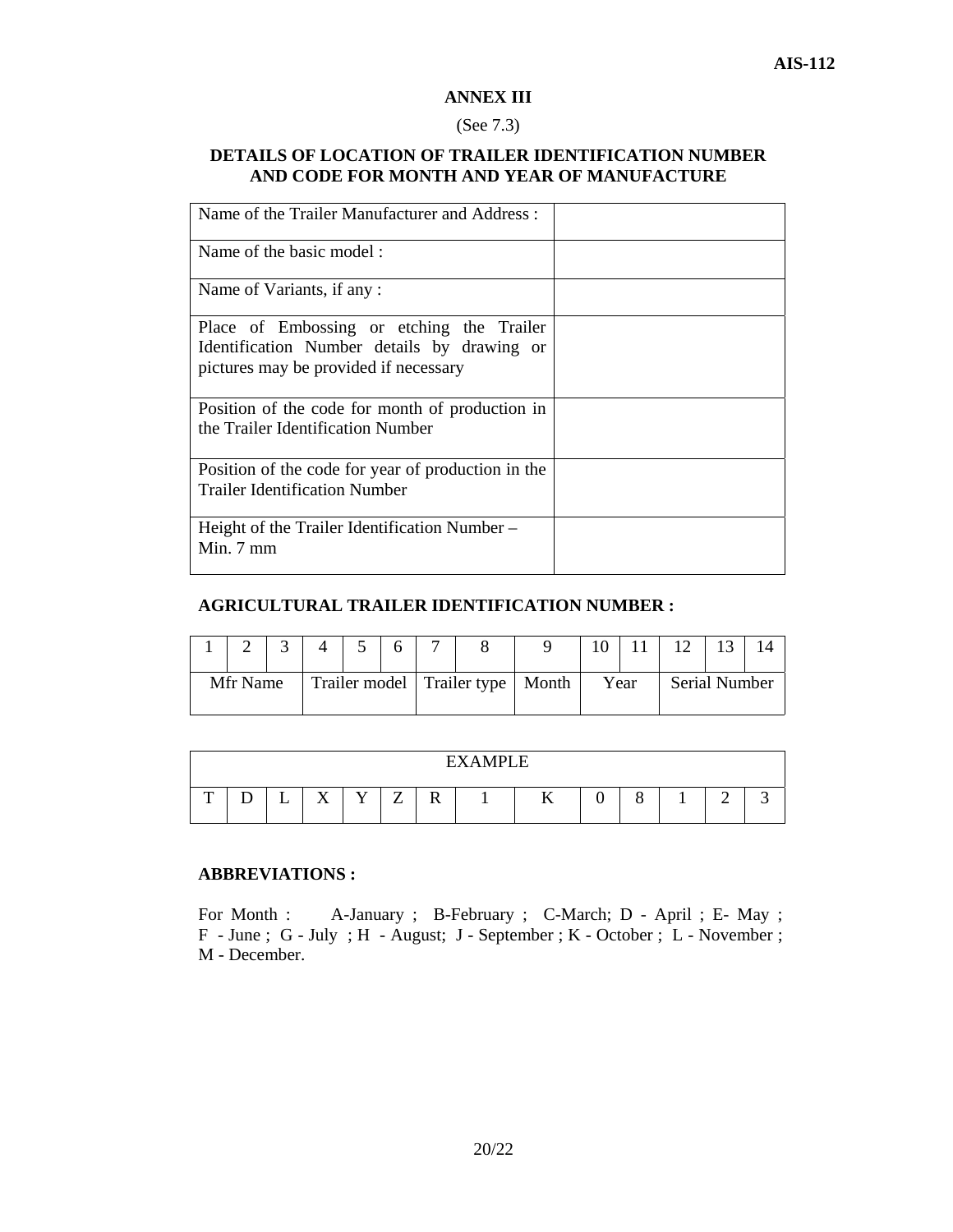#### **ANNEX IV**

#### (See introduction)

#### **COMPOSITION OF AISC PANEL ON AGRICULTURAL TRAILER CODE\***

| <b>Convener</b>                                   |                                                                   |
|---------------------------------------------------|-------------------------------------------------------------------|
| Mr. A. Akbar Badusha                              | The Automotive Research Association of India (ARAI)               |
| <b>Members</b>                                    | <b>Representing</b>                                               |
| Mr. U. A. Kulkarni                                | The Automotive Research Association of India (ARAI)               |
| Mr. M. S. Kurane                                  | The Automotive Research Association of India (ARAI)               |
| Director                                          | Central Institute of Road Transport (CIRT)                        |
| Director                                          | Vehicles Research & Development Establishment, Ahmednagar (VRDE)  |
| Director                                          | International Centre for Automotive Technology (ICAT)             |
| Director                                          | Central Farm Machinery Training and Testing Institute (CFMTTI)    |
| Director                                          | Northern Region Farm Machinery Training & Testing Institute       |
| Representatives from                              | Office of Transport Commissioner - Maharashtra                    |
| Mr. T.C. Gopalan                                  | <b>Tractor Manufacturers Association (TMA)</b>                    |
| Mr. Rajeswar K.<br>Mr. K. K. Tiwari               | TMA (M&M Ltd. FES - Tractor Division)                             |
| Mr. R. P. Vasudevan                               | TMA (SAME DEUTZ-FAHR INDIA (P) LTD)                               |
| Mr. S. K. Garg                                    | TMA (Escorts R&D Centre, Agri-machinery Group)                    |
| Mr. S. Gopal                                      | TMA (TAFE Motors and Tractors Ltd.)                               |
| Mr. Philip Koshy                                  | TMA (John Deere Equipment Pvt. Ltd)                               |
| Mr. V. K. Taneja                                  | TMA(New Holland Fiat (India) Pvt. Ltd.)                           |
| Mr. B. N. Sonawane<br>and Representatives<br>from | Agricultural Implements Manufacturers Association (AIMA)          |
| Mr. S.P. Awachat                                  | All India Agricultural Trailer Manufacturers Association (AIATMA) |
| Mr. Arvind Kale                                   | <b>AIATMA</b> (Tejas Polymers & Engineers)                        |
| Prof. S. G. Nemade                                | Veermata Jijabai Technological Institute (VJTI)                   |
| Prof. S. V. Diwan                                 | Veermata Jijabai Technological Institute (VJTI)                   |

\* At the time of approval of this Automotive Industry Standard (AIS)